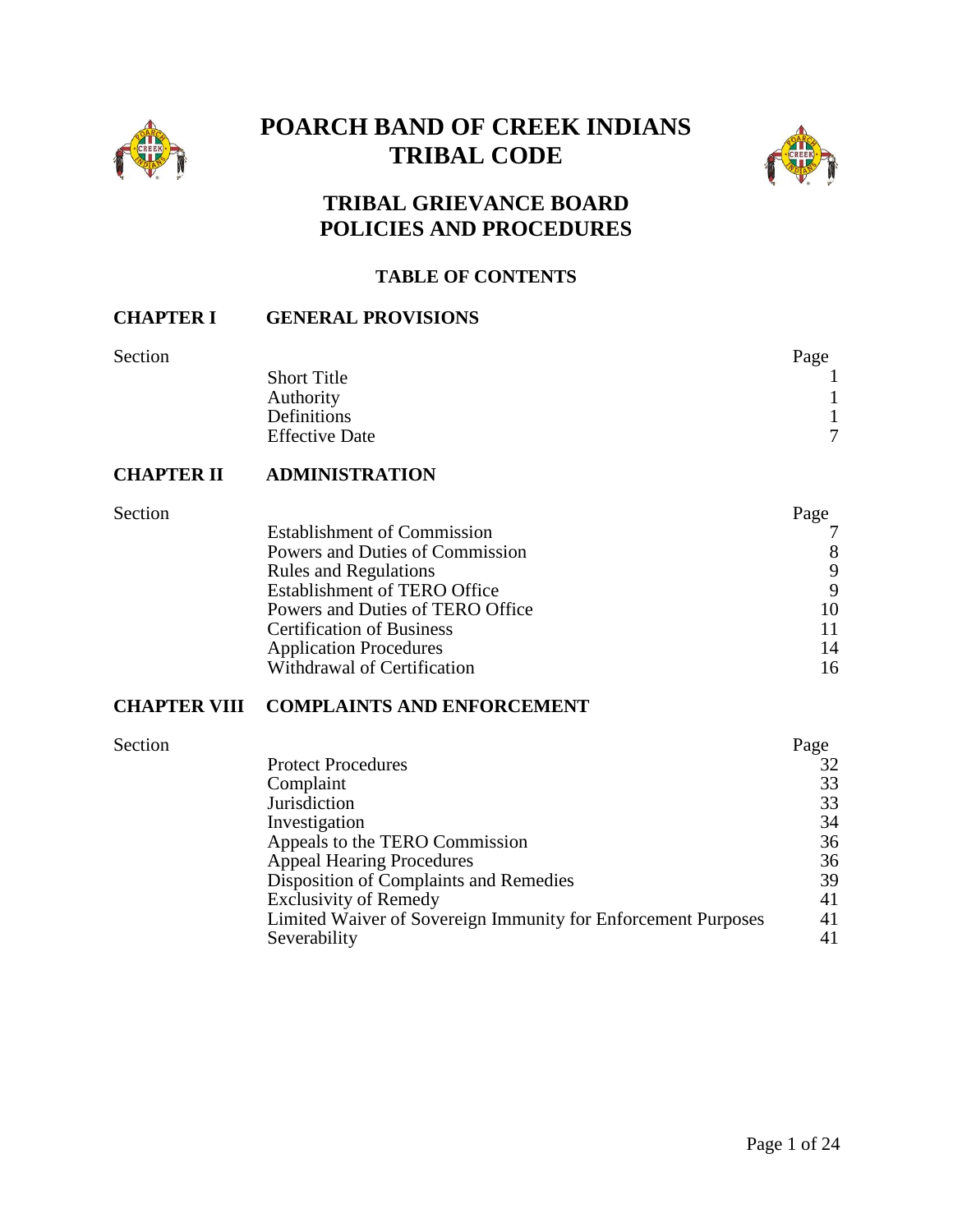# **TITLE 33 TRIBAL EMPLOYMENT RIGHTS<sup>1</sup>**

# **CHAPTER I GENERAL PROVISIONS**

#### **§ 33-1-1 Short Title**

This Title shall be known as the Poarch Band of Creek Indians Tribal Employment Rights Title ("TERO").

#### **§ 33-1-2 Authority**

The Tribal Council enacts this Title pursuant to its authority under the Poarch Band Constitution, Article IV, Section 4, which empowers the Tribal Council to "establish and enforce ordinances" (Section 4(k)), to "regulate trade" (Section 4(m)), and to exercise "all inherent powers" of the Tribe (Section 4(n)).

#### **§ 33-1-3 Definitions**

When used in this Title:

- (a) "Commission" means the Tribal Employment Rights Commission established under Chapter Two of this Title ("TERO Commission").
- (b) "Discrimination" has the meaning indicated at Section 33-4-4. Discrimination does not include preference based on membership in the Tribe, family relationship with a member of the Tribe or membership in another federally-recognized tribe.
- (c) "Employee" means any individual employed by the Tribe, including Tribal Government and all Tribal Commercial Entities, corporations or limited liability companies owned by the Tribe, and any other person engaging in any activity, enterprise or business employing at least one individual on Tribal Lands. "Employee" does not include any individual employed by his or her parents, spouse or child or any individual who receives a 1099 for tax purposes.
- (d) "Employer" means the Tribe, including Tribal Government and all Tribal Commercial Entities, and any other person engaging in any activity, enterprise or business employing at least one individual on Tribal Lands. "Employer" does not include a social club or fraternal society under with respect to a particular job for which the club or society seeks to employ or employs a member, if the particular job is advertised only within the membership.

 $\overline{a}$ 

<sup>&</sup>lt;sup>1</sup> Legislative History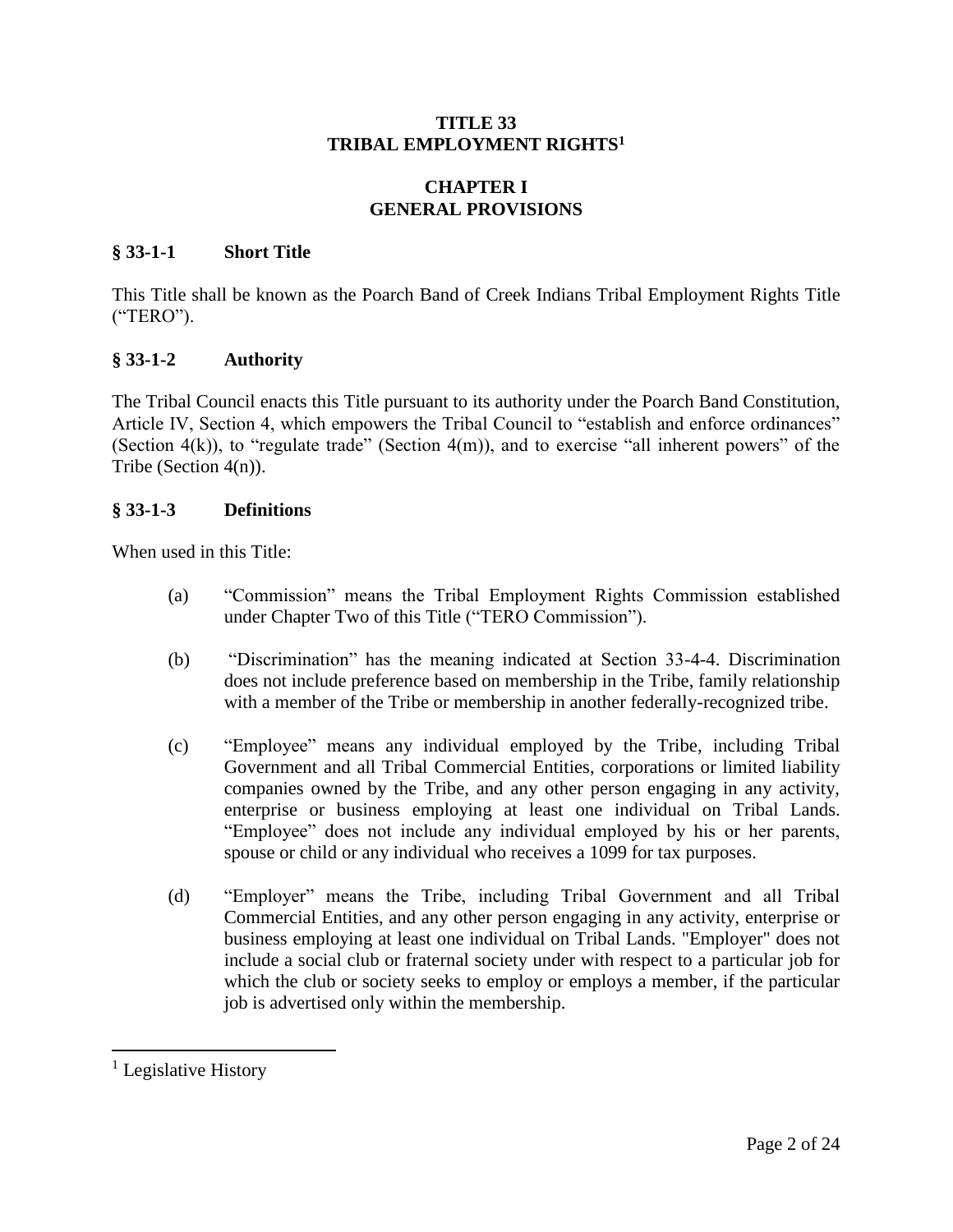- (e) "First Generation Descendant" means a child of a living or deceased Tribal Member as recognized by the Tribal Enrollment Department.
- (f) "Indian" means an enrolled member of a federally-recognized tribe.
- (g) "Indian Preference" means the preference to which Tribal Members, First Generation Descendants, Indians, or enterprises owned and controlled by Tribal Members and/or Indians are entitled under this Title and under federal and state laws.
- (h) "Marital status" means the status of being married, single, divorced, separated or widowed.
- (i) "Reservation" means all lands either held in trust by the United States of America for the Poarch Band of Creek Indians or held by the Poarch Band of Creek Indians subject to restrictions by the United States of America against alienation, whether presently held or acquired in the future.
- (j) "Spouse" means a party, widow, or widower to a marriage to a Tribal Member recognized by any jurisdiction, including the Tribe, which must be shown by (1) a marriage certificate and (2) an affidavit from the Tribal Member spouse (for current marriage) or death certificate of the Tribal Member (for widowhood). It shall not include a party to a common law marriage to a Tribal Member.
- (k) "Tribe" and "Tribal" means the Poarch Band of Creek Indians.
- (l) "Tribal Council" means the Poarch Band of Creek Indians Tribal Council.
- (m) "Tribal Employee" means any person who is employed by an Employer under this Title.
- (n) *"*Tribal Commercial Entities*"* means all authorities established by the Tribal Council for commercial purposes.
- (o) *"*Tribal Government*"* means the Tribal Council, the office of the Tribal Chairman, all offices and departments that report directly to the Tribal Chairman, governmental authorities, commissions, and all boards, instrumentalities, and other entities established by the Tribal Council.
- (ii) "Tribal Lands" means the Poarch Band of Creek Indians Reservation and land owned by the Poarch Band of Creek Indians in fee simple.
- (jj) "Tribal Member" means any person included on the official roll of the Poarch Band of Creek Indians.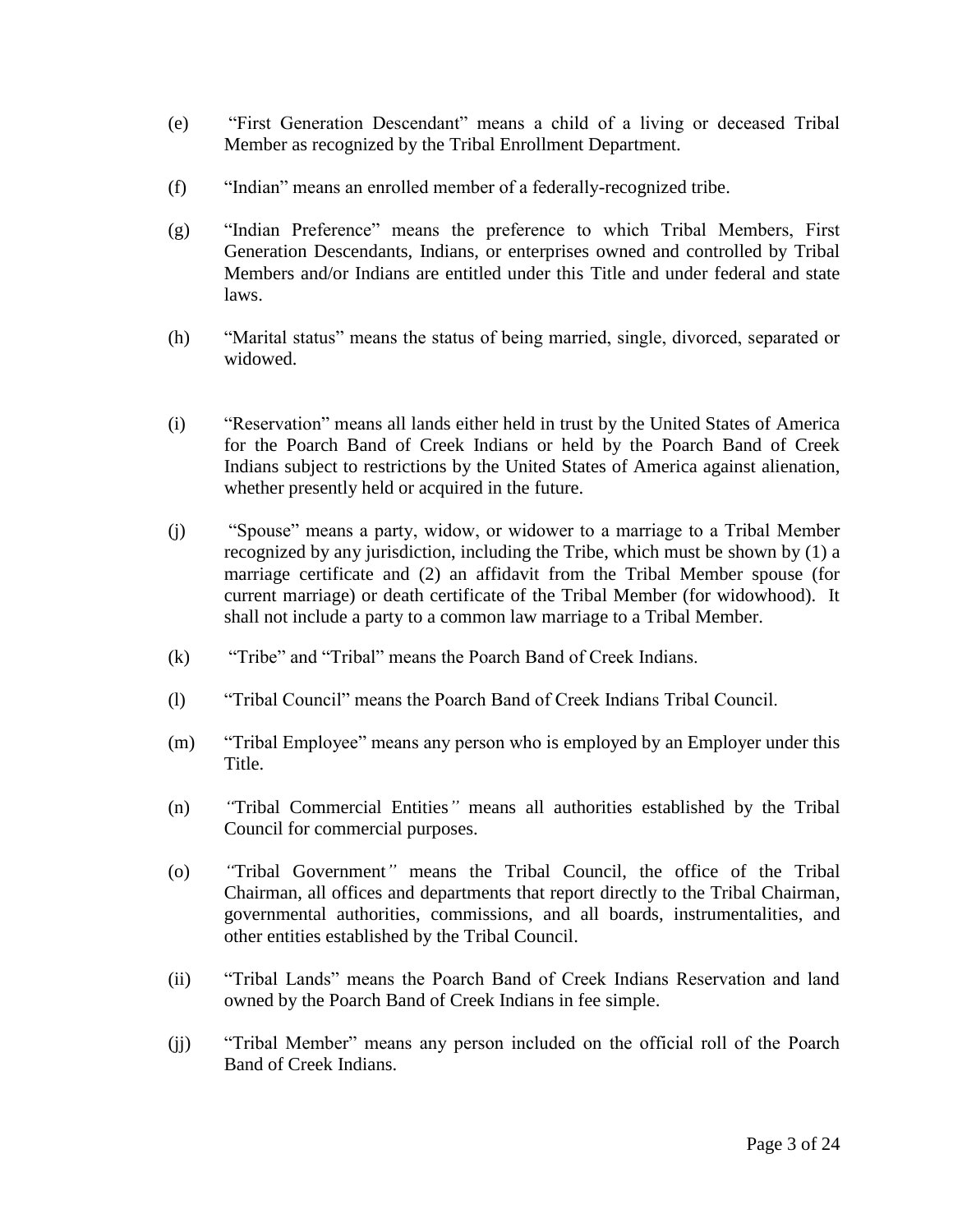# **§ 33-1-4 Effective Date**

These Bylaws and Policies and Procedures for the Tribal Grievance Board shall become effective as of March 1, 2016.

# **CHAPTER II ADMINISTRATION**

### **§ 33-2-1 Establishment of Commission**

(a) Establishment

There is hereby created a Tribal Employment Rights Commission

(b) Number, Tenure, Nomination and Qualifications of the Commissioners

The number of Commissioners which shall constitute the whole Board shall be five (5). A Commissioner shall be a natural person of at least twenty-one (21) years of age, and a majority of the Commissioners shall be enrolled Tribal Members. No employee of the TERO Office and no owner or employee of a Certified Business shall be eligible for service on the Board of Commissioners. The Tribal Council shall designate annually one Tribal Council member as its representative director on the TERO Commission; the designated Tribal Council representative commissioner shall serve a term of one (1) year. All other Commissioners shall be elected by the Tribal Council for staggered four (4) year terms, and each Commissioner elected shall hold office until such Commissioner's successor is elected and qualified.

#### (c) Vacancies; Removal

Any vacancy occurring in the Board of Commissioners due to the removal or resignation of a Board member, shall be filled by the Tribal Council in a manner prescribed by the Tribal Council following the advertisement of the position for at least thirty (30) days, and the Commissioner shall hold office for the same term as the Commissioner that he or she is replacing (unless removed earlier in accordance with this Charter, and unless such Commissioner is the designated Tribal Council member, in which case the term shall be the shorter of the same term as the Commissioner that he or she is replacing or until such Commissioner is no longer a member of the Tribal Council). Any Commissioner may be removed from office at any time with or without cause, by a vote of two-thirds of the Tribal Council. Further, upon a Commissioner's resignation, death, disability, or upon a Commissioner's unexcused failure to attend three (3) consecutive meetings, the Chairman of the Tribal Council shall declare a vacancy and have the Tribal Council act to fill it. If the vacancy is left by a Commissioner who was the designated Tribal Council member, then such vacancy must be filled with a new Tribal Council member.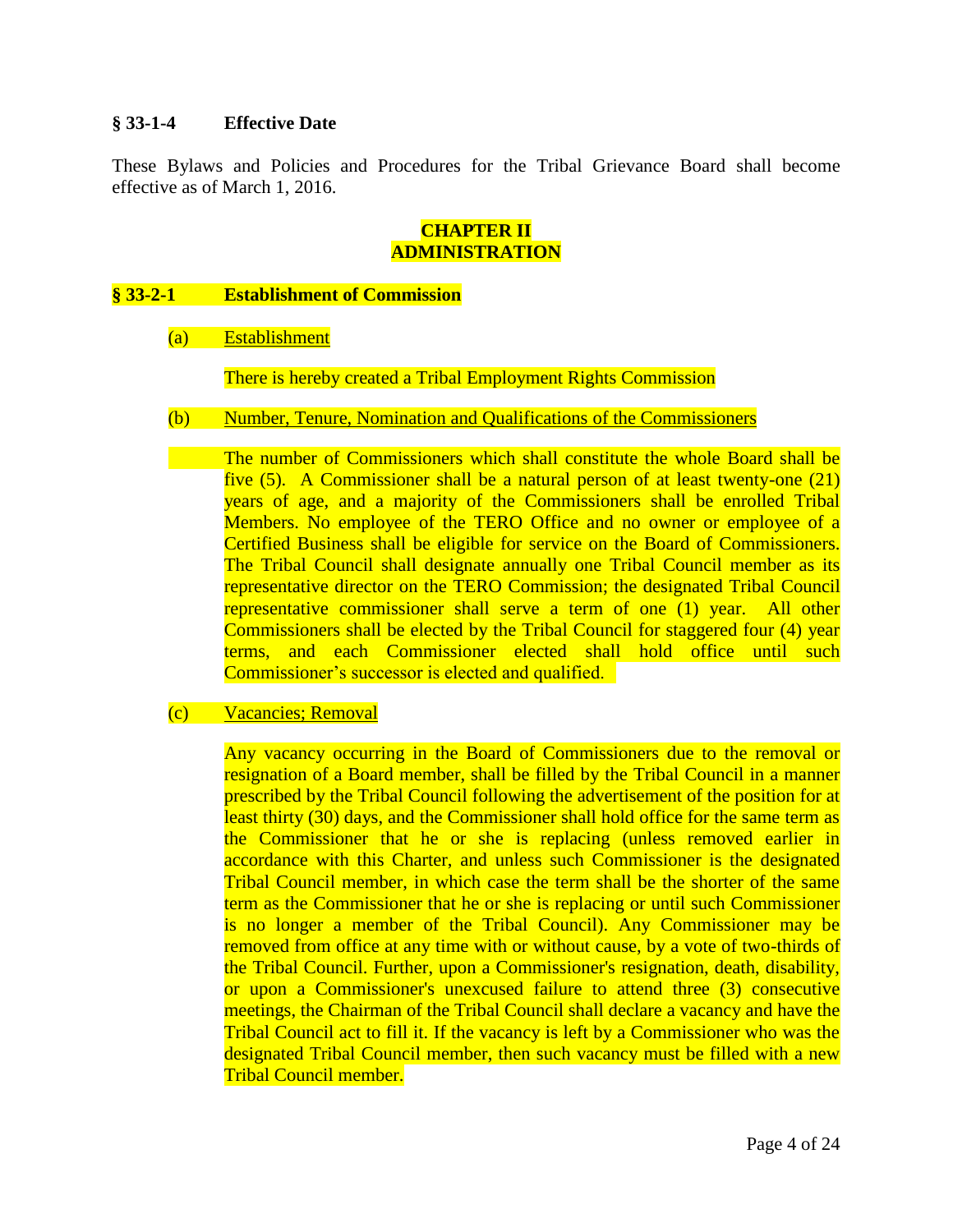#### (d) Compensation

The Tribal Council shall set the amount and manner of compensation for performance of the Board's duties in accordance with the established policies and procedures of the Tribe.

#### **§ 33-2-2 Powers and Duties of Commission**

The Commission shall have the following powers and duties:

- (a) Establish rules, regulations, and policies governing all activities of the Commission and the TERO Office consistent with this Title and tribal law, and submit recommendations for revisions to this Title to the Tribal Council for action;
- (b) In consultation with the appropriate legislative committee, hold public hearings on Tribal employment rights issues, initiate and assist in public education efforts, and encourage Indian employment and economy;
- (c) Hold hearings to adjudicate complaints and appeals from the actions of the Director using the procedure set forth in Chapters 2 and 8 of this Title, and issue subpoenas to non-Tribal parties;
- (d) Establish rules, regulations, and policies governing Bidder responsibility and debarment and suspension proceedings under Chapter 4 of the Procurement Title; and
- (e) Develop a fiscal year budget for the operations of the Commission and the enforcement of this Title by the Commission.

### **§ 33-2-3 Rules and Regulations**

- (a) Rules and regulations that the TERO Commission deems necessary to administer its responsibilities under this Title shall be promulgated only upon thirty (30) days' notice of the proposed rulemaking action, which shall be provided to the Tribal Council and posted at the tribal offices.
- (b) The notice shall specify the purpose of the proposed regulation, the draft language of the proposed regulation, the factors the TERO Commission has considered in its determination to enact the proposed regulation, and the TERO Office's address at which the TERO Commission shall receive comments.
- (c) During the notice period, the TERO Office shall receive comments regarding the proposed regulation at the designated mailing address.
- (d) The comments received by the TERO Office shall be considered by the TERO Commission at a public meeting, and the TERO Commission shall make a final determination regarding the need for the proposed regulation on the basis of all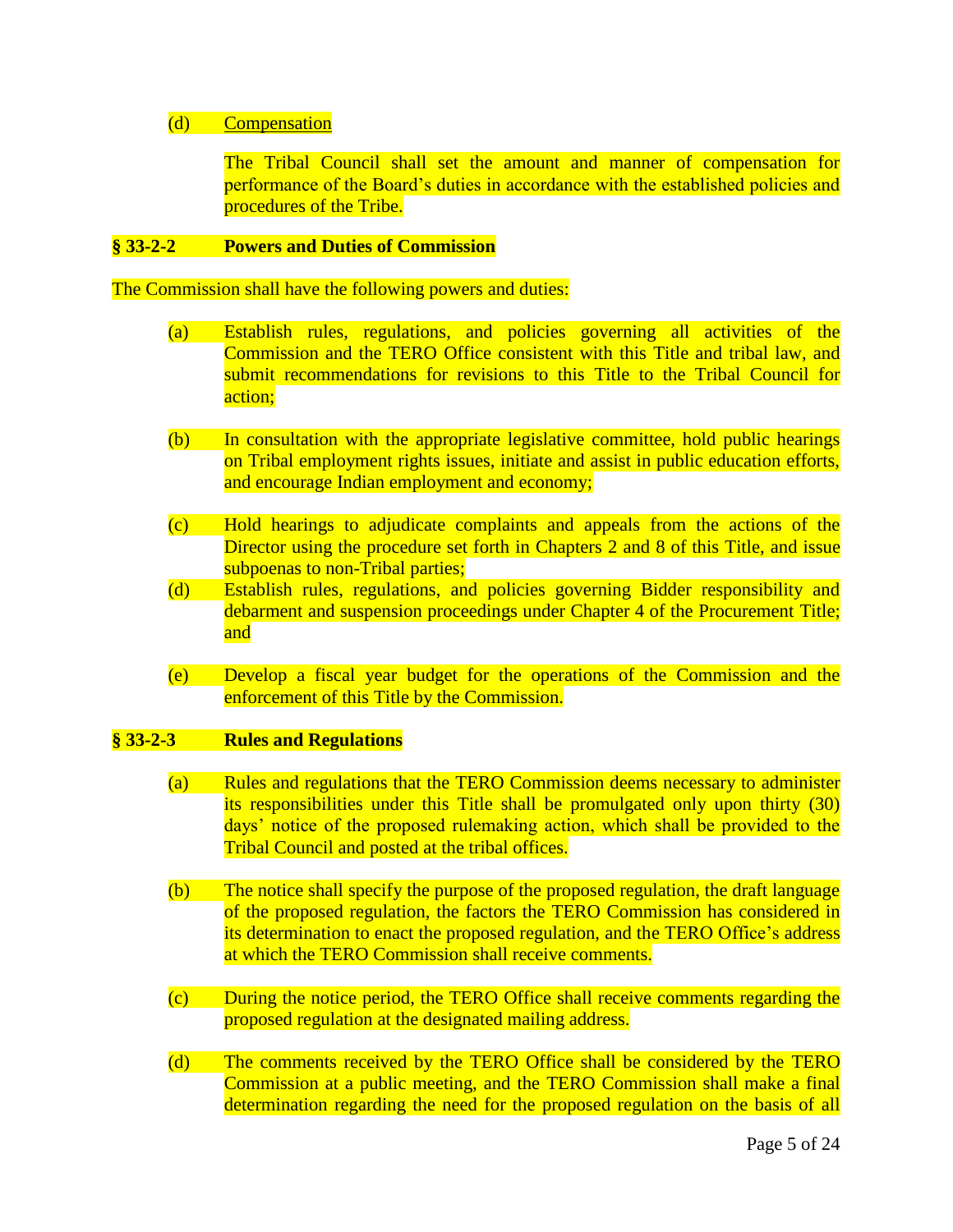the information available. All final determinations of the TERO Commission shall be recorded in writing.

(e) Any final rules and regulations shall be provided to the Tribal Council. No later than thirty (30) days after the final determination of the TERO Commission, the Tribal Council may veto the final rules or regulations or a portion thereof. A veto requires a 2/3 vote of the total membership of the Tribal Council. All members of the Tribal Council do not need to be present.

# **§ 33-2-4 Establishment of TERO Office**

(a) Establishment

There is hereby created a Tribal Employment Rights Office.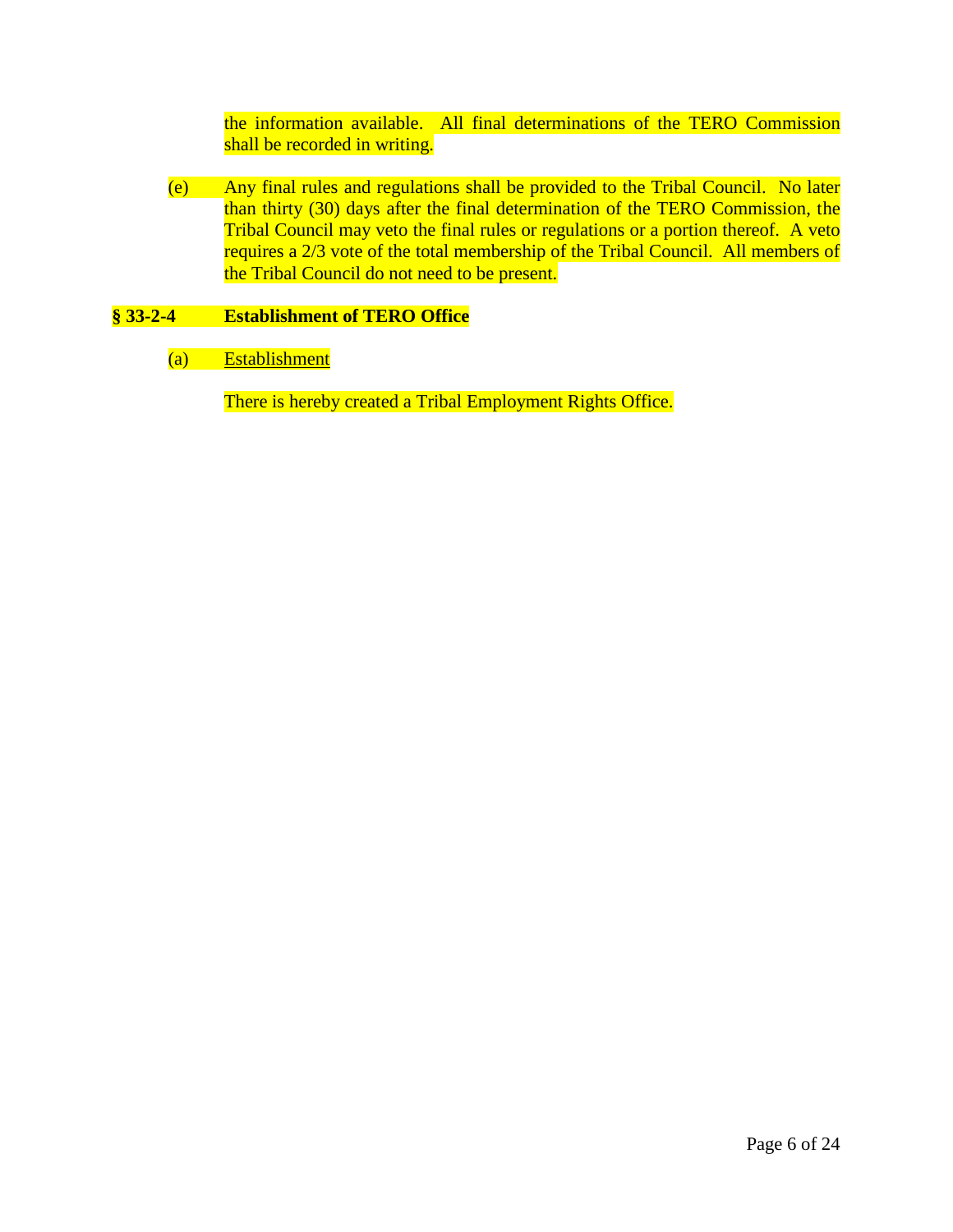#### (b) Appointment; Removal

The Tribal Council shall have exclusive authority to appoint, suspend or remove the Director of the TERO Office. The Tribal Council shall consider Commission recommendations concerning appointment, suspension, or removal of the Director. The Commission Chair shall on an annual basis provide the Tribal Council with a written performance evaluation of the Director regarding regulatory duties.

### (c) Supervision

The Tribal Chairman shall have supervisory authority to direct the TERO Director with respect to administrative duties.

### (d) Qualifications

The Director shall have such administrative ability, education, and training as the Tribal Council determines, with advice from the Commission.

### **§ 33-2-5 Powers and Duties of TERO Office**

The Director shall have the authority to carry out the day-to-day operations of the TERO Office, to enforce this Chapter, and to employ and supervise staff for the TERO Office in accordance with Tribal law and Tribal Government policies and procedures, and such other authority as is convenient or necessary to the efficient administration of this Title. The Director's authority and duties include, but are not limited to, the following:

- (a) Establish procedures, forms and internal policies necessary to carry out the purposes of this Title;
- (b) Certify businesses as a Tribal Business, Tribal Member Business, Indian Business, or Mentorship;
- (c) Maintain a current list of Certified Businesses for purposes of determining whether set-asides are appropriate;
- (d) Assist Members in obtaining certification;
- (e) Coordinate with Procurement Offices, as appropriate, training and mentorship programs for Tribal Members, Indians, and Certified Businesses;
- (f) Inform Tribal Government, Tribal Commercial Entities, Employers, and Contractors of the requirements of this Title with respect to employment and procurement under this Title;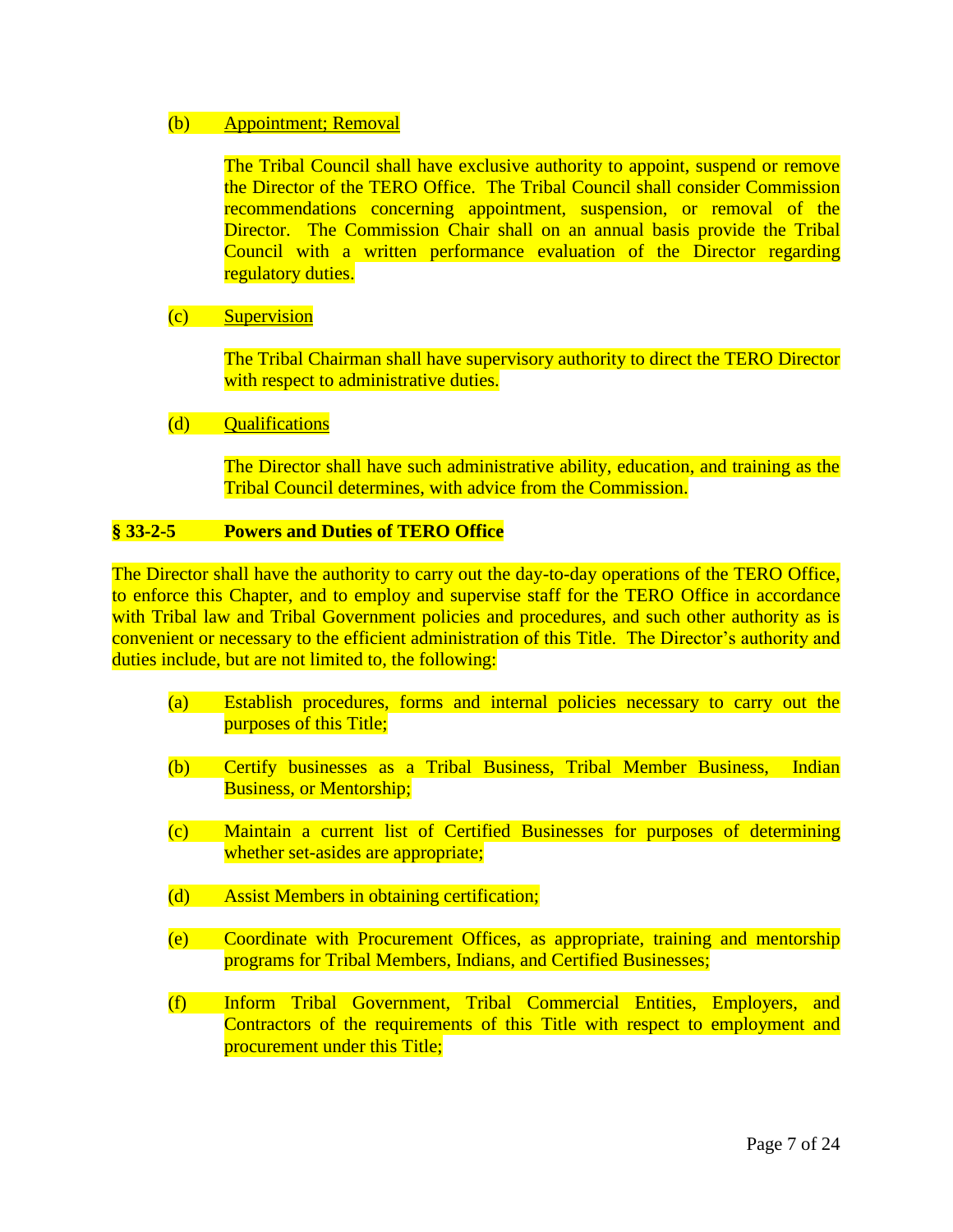- (g) Develop and maintain the bidder responsibility database and all appropriate lists required by Chapter 4 of the Procurement Title;
- (h) Hire staff pursuant to Tribal Government personnel policies and procedures, expend funds appropriated by Tribal Council, and obtain and expend funding from federal, state or other sources to carry out the purposes of this Title, subject to approval by the Tribal Council;
- (i) Establish and maintain the Tribal Labor Surplus Pool and refer such individuals to an Employer or Contractor for employment consideration;
- (j) Develop and maintain an audit and reporting system which measures the effectiveness of the Indian Preference Policy in meeting its goals and objectives;
- (k) Investigate and process complaints alleging violations of this Title, either directly or through staff compliance officers and legal counsel, and otherwise enforce this Title in accordance with Chapter 8;
- (l) Issue orders and assess penalties to remedy violations of this Title, and represent the TERO Office at hearings and appeals before the Commission, any court or other adjudicatory body, and any proceedings before the Tribal Council; and
- (m) Submit quarterly and annual reports to Tribal Council regarding procurements awarded to businesses certified under the Tribal Employment Rights Title.

### **§ 33-2-7 Application Procedures**

(a) Application for Certification or Registration

A business seeking certification as a Certified Business or registration for a particular category of business shall submit a completed application to the TERO Office on a form provided by the TERO Office. The TERO Office will be available to assist a business in completing the application, request such additional information as it believes appropriate, and conduct such investigations as it deems appropriate. The Legal Department shall assist the TERO Office with review of any and all legal documentation supporting an application.

(b) Issuance of Certification or Registration

The TERO Director shall make a final written finding on an application within twenty-one (21) days of the submission. If the TERO Office requests additional information from the applicant, the twenty-one (21) day period shall be stayed during the time any request for additional information is outstanding. The TERO Director may extend the processing period by an additional twenty-one (21) days, by sending notification of the extension to the applicant by registered mail. The TERO Director shall exercise broad discretion in reviewing the application and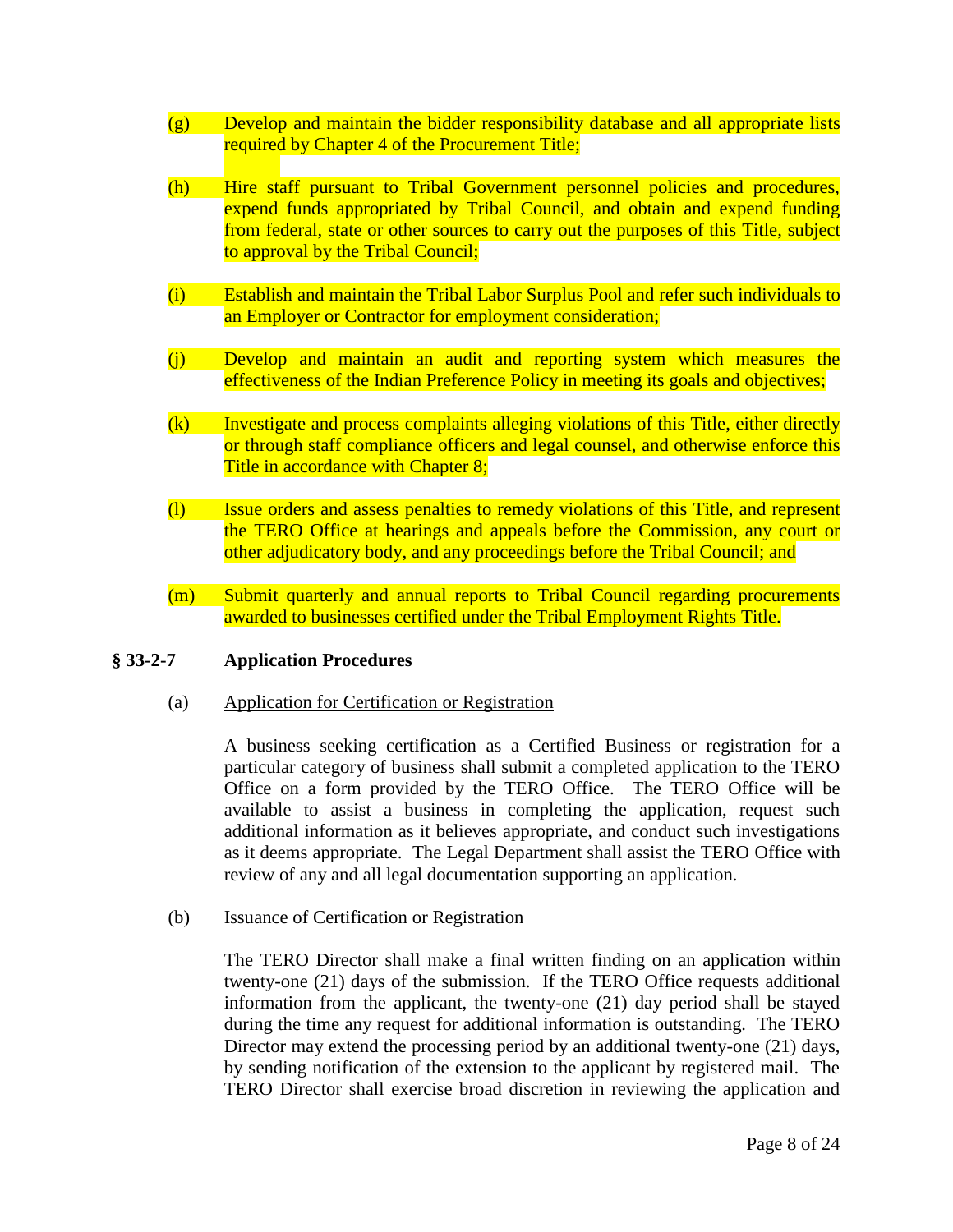supporting documents in order to preserve the integrity of the Indian preference program. If the TERO Director has any question as to the applicant's fulfillment of one of the requirements, the TERO Director may deny the application.

#### (c) Appeal of Denial of Application

Within fifteen (15) days of receipt of the TERO Director's issuance or denial of an application, the applicant may request a hearing before the TERO Commission on the application to appeal the preference category or a denial of an application. The TERO Director shall have the burden of proof by the preponderance of evidence to justify the preference category or the denial of an application. The principal(s) of the business shall be present at the hearing and shall have the opportunity to present evidence in support of their case. In addition, any person wishing to present information to the TERO Commission shall be entitled to do so, by requesting an opportunity to participate, no less than one day prior to the hearing. The determination of eligibility as to certification or registration of a business enterprise is vested exclusively in the TERO Commission whose decision shall be final and binding and not subject to any further appeal.

# (d) Businesses Certified Prior to the Adoption of these Criteria

- (1) Each business holding or who has been granted Indian preference certification by Tribal Government or a Tribal Entity prior to September 1, 2011 shall submit an application as required under this Title to the TERO Office within thirty (30) days after the September 1, 2011. If the TERO Director determines that a business is qualified under these new criteria, he/she shall so find within forty-five (45) days of receipt of the application. If the TERO Office requests additional information from the applicant, the forty-five (45) day period shall be stayed during the time any request for additional information is outstanding. If the TERO Director denies certification, the business may appeal as set forth in Section (c) above.
- (2) Any Certified Business that has previously been listed in certain categories of business areas by the TERO Office shall, within thirty (30) days after [the effective date of these changes], file a new application for registration for the general business areas for which it seeks registration. If the TERO Director denies registration for a category of business, the business may appeal as set forth in Section (c) above.

### (e) Change in Status and Annual Reports

Each Certified Business shall maintain compliance with all certification requirements at all times during the solicitation, evaluation, and award of contracts and shall report in writing to the TERO Office any changes in its responses to the certification application and/or supporting documents within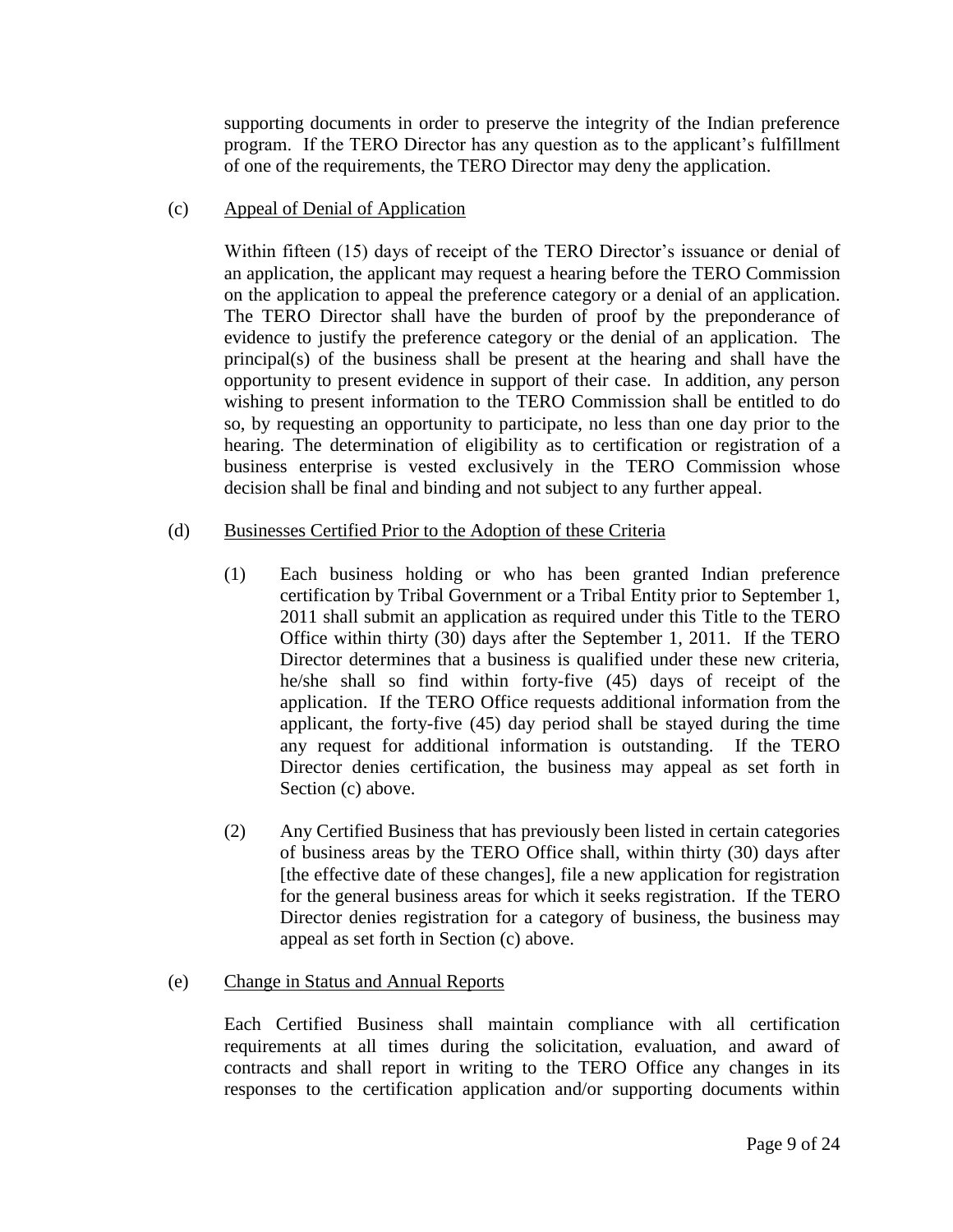thirty (30) days after such changes have occurred. A Certified Business may update its registration for a category of business only during the annual recertification process. On October 1 of each year, each Certified Business shall update the information provided in its initial application(s) on an annual report form to be provided by the TERO Office and provide any supporting documentation for changes in its application responses and/or categories of business. Failure to file the reports pursuant to this Section or a Certified Business' solicitation in a category of business not included in the certification or registration application shall constitute grounds for TERO Director to move for withdrawal of certification pursuant to Section 33-2-8 below.

# **§ 33-2-8 Withdrawal of Certification**

(a) Initiation of Proceedings

The TERO Director may initiate proceedings to withdraw or suspend the certification of any business on any of the following bases:

- (1) Any information provided in any required reports;
- (2) A written grievance with supporting documentation regarding the legitimacy of the business' TERO certification filed by any other business or person;
- (3) Any information acquired during an investigation, audit, or other proceeding conducted by the TERO Office; and/or
- (4) Suspension or debarment by the TERO Commission.

The TERO Director shall send the business notice by registered mail that its certification is being examined, along with the grounds therefore. The business shall have seven (7) business days to submit a written response to the notice and the grounds for questioning its certification with any supporting documentation.

(b) Finding

The TERO Director shall prepare an analysis regarding whether the business continues to meet the eligibility requirements for certification and make a determination of withdrawal or suspension of certification based on all available information. The TERO Director shall send the business by registered mail a copy of the determination of withdrawal or suspension with supporting documentation.

(c) Appeal

A business has five business days to appeal any determination of withdrawal or suspension of certification to the TERO Commission, which will hold a hearing at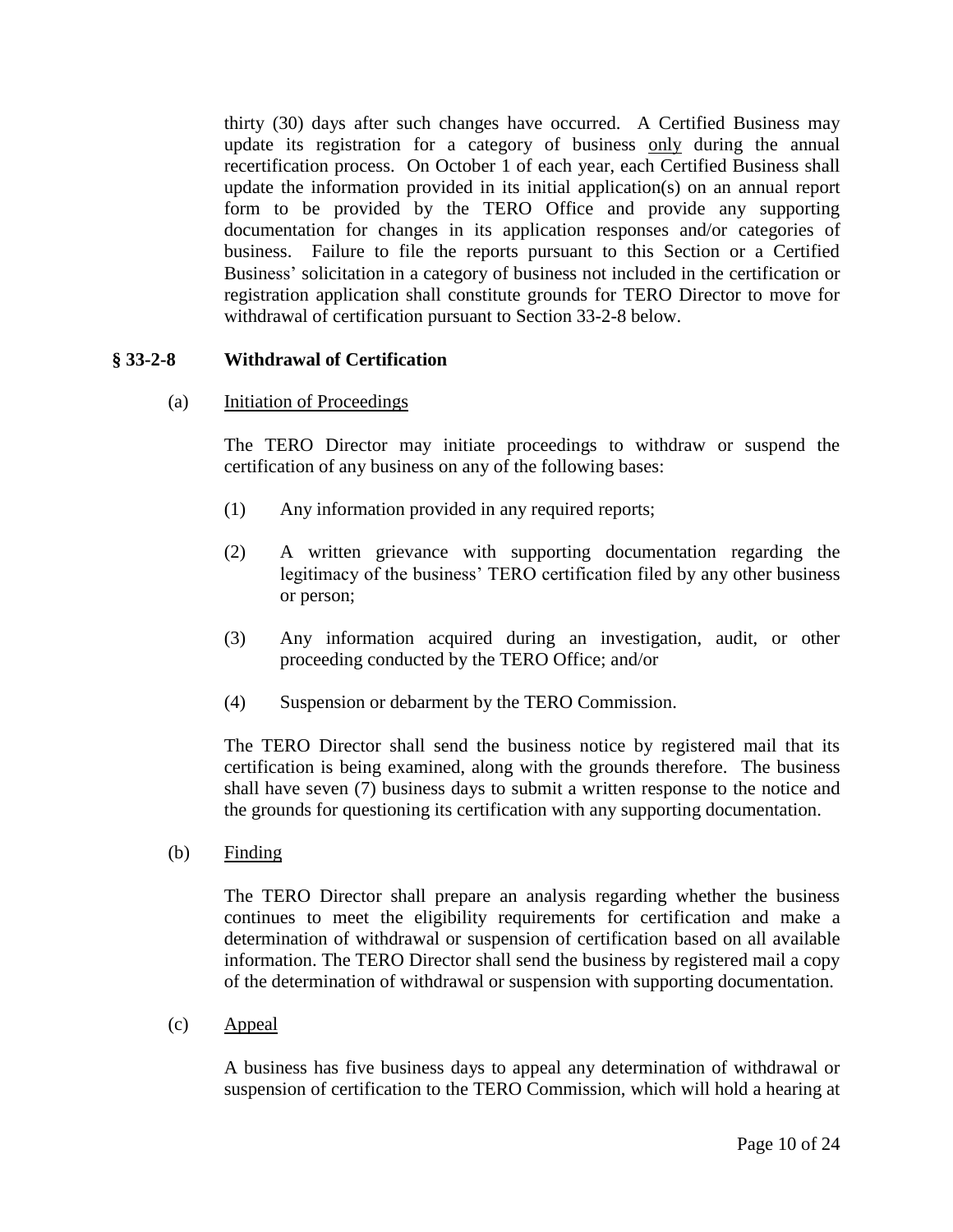which the TERO Director shall have the burden of proof by the preponderance of evidence to explain why the withdrawal or suspension is not justified. At the hearing, the TERO Director shall present the case for suspension or withdrawal, and the business shall have the opportunity to present evidence in support of its eligibility for certification. After the hearing, the Commission may act as follows:

- (1) Withdraw certification;
- (2) Suspend certification for up to one year;
- (3) Place the business on probation; and/or
- (4) Order corrective action be taken within a fixed period.

The TERO Commission's decision on the appeal of a withdrawal of certification of a business is vested exclusively in the TERO Commission whose decision shall be final and binding and not subject to any further appeal.

(d) Period of Ineligibility

A business that has had its certification withdrawn may not reapply for certification of that business or any new business that has one or more of the same owners for a period of one year.

# **CHAPTER III PROGRAM SERVICES**

# **§ 33-3-1 Findings and Intent**

The Tribal Council finds the following:

(a) A principal goal of the Tribe is to remediate historical employment disadvantages experienced by Tribal members by providing employment preference to Tribal members, their first generation descendants, and enrolled members of other Indian tribes;

# **§ 33-3-2 General Policy**

It shall be the policy of the Tribe to effect a program of preferential treatment for Tribal Members, their first generation descendants, Indians, and enterprises which are owned and controlled by Tribal Members and/or Indians in order to:

- (a) Provide employment opportunities for Tribal Members, First Generation Descendants, and Indians;
- (b) Promote sound and productive free enterprise;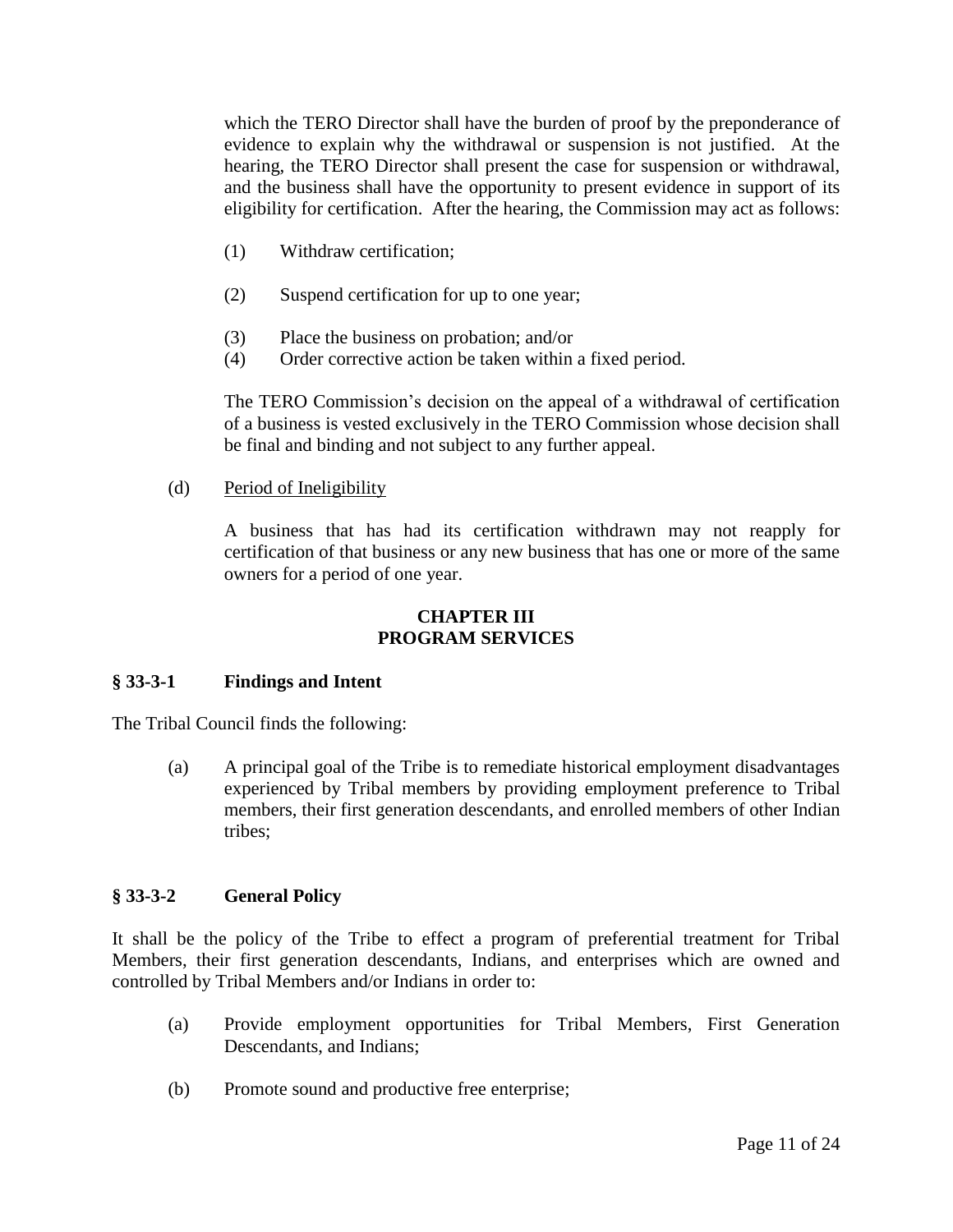- (c) Provide maximum contracting and subcontracting opportunities for enterprises which are owned and controlled by Tribal Members and/or Indians; and
- (d) Provide quality goods and services to the Tribe that are fair, reasonable and cost effective.

# **§ 33-3-3 Employment by the Tribe**

- (a) Hiring.
	- (1) Except as provided in (c), in the event that more than one applicant meets the qualifications, as stated in a job description, for a position of employment with a Tribal Employer, preference shall be given in the following order:
		- (i) Tribal Member
		- (ii) First Generation Descendant of a Tribal Member
		- (iii) Spouse of Tribal Member
		- (iv) Indian
		- (v) Non-Indian
- (2) In the event that a position of employment is funded in whole or in part by any federal grant and/or contract or other public funding, preference shall be given in the following order:
	- (i) Indian
	- (ii) Non-Indian
- (b) Performance-Based Employment Actions.

For all performance-based employment actions, including promotions, transfers, shifts, etc., preference shall be given in accordance with  $\S$  (a) above, only if two or more Employees are equally qualified for, or deserving of, the employment action based on performance.

(c) The Tribal Council shall have the authority to designate certain high-level executive or policy-implementing positions as exempt from this Section.

### **§ 33-3-7 Responsibility for Evaluation of Qualifications**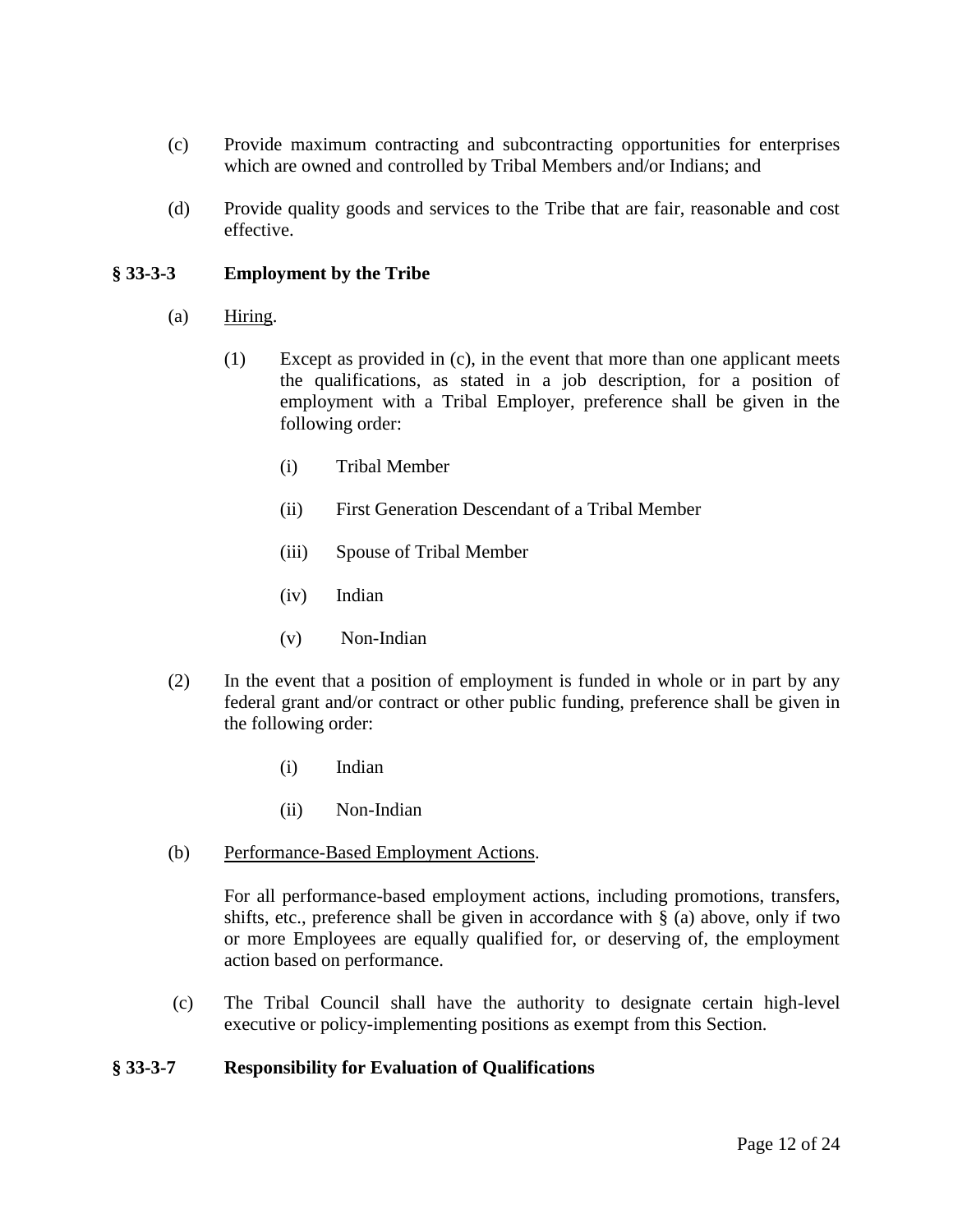#### (a) Employment

No Employer may utilize any employment criterion that is not legitimately related to the performance of a position or the project. If an applicant who was disqualified believes that the disqualification was the result of an improper effort by the entity to circumvent preference responsibilities, the applicant may file a complaint with the TERO Office under Chapter 8. The complaint must state why the criterion is not legitimately related to the performance of the position or project and shall provide evidence supporting his/her allegations. The burden shall be on the Employer or Contractor to demonstrate such criterion or requirement is required by business necessity. Once an Employer or Contractor has met that burden, however, there shall be a rebuttable presumption that the Employer's or Contractor's evaluation of an applicant's satisfaction of a qualification or criterion is legitimate.

### (b) Procurement

The Tribal Government and Tribal Commercial Entities (and their contractors or subcontractors) shall have the discretion to determine technical qualifications for a particular project. No Tribal entity may utilize any technical qualification that is not legitimately related to the performance of the project. If a Certified Business that was disqualified believes that the disqualification was the result of an improper effort by the entity to circumvent preference responsibilities, the Certified Business may file a complaint with the TERO Office under Chapter 8. The complaint must state why the qualification is not legitimately related to the performance of the project and shall provide evidence supporting his/her allegations. The burden shall be on the Tribal entity to demonstrate such qualification or requirement is required by business necessity. Once a Tribal entity has met that burden, however, there shall be a rebuttable presumption that the evaluation of an applicant's satisfaction of a qualification or requirement is legitimate. If the Tribal Government or a Tribal Commercial Entity has determined that there are no Certified Businesses that are technically qualified, the TERO Director may consult with the procuring entity regarding its reasons and provide the Certified Business a description of areas in which the procuring entity found the Certified Business to be weak and steps it could take to upgrade its qualifications.

# **CHAPTER IV FAIR PRACTICE**

### **§ 33-4-1 Findings and Intent**

The Tribal Council finds the following:

(a) The practice of unfair discrimination in employment against properly qualified individuals by reason of their age, race, creed, color, disability, marital status, sex, national origin, ancestry, sexual orientation, arrest record, conviction record,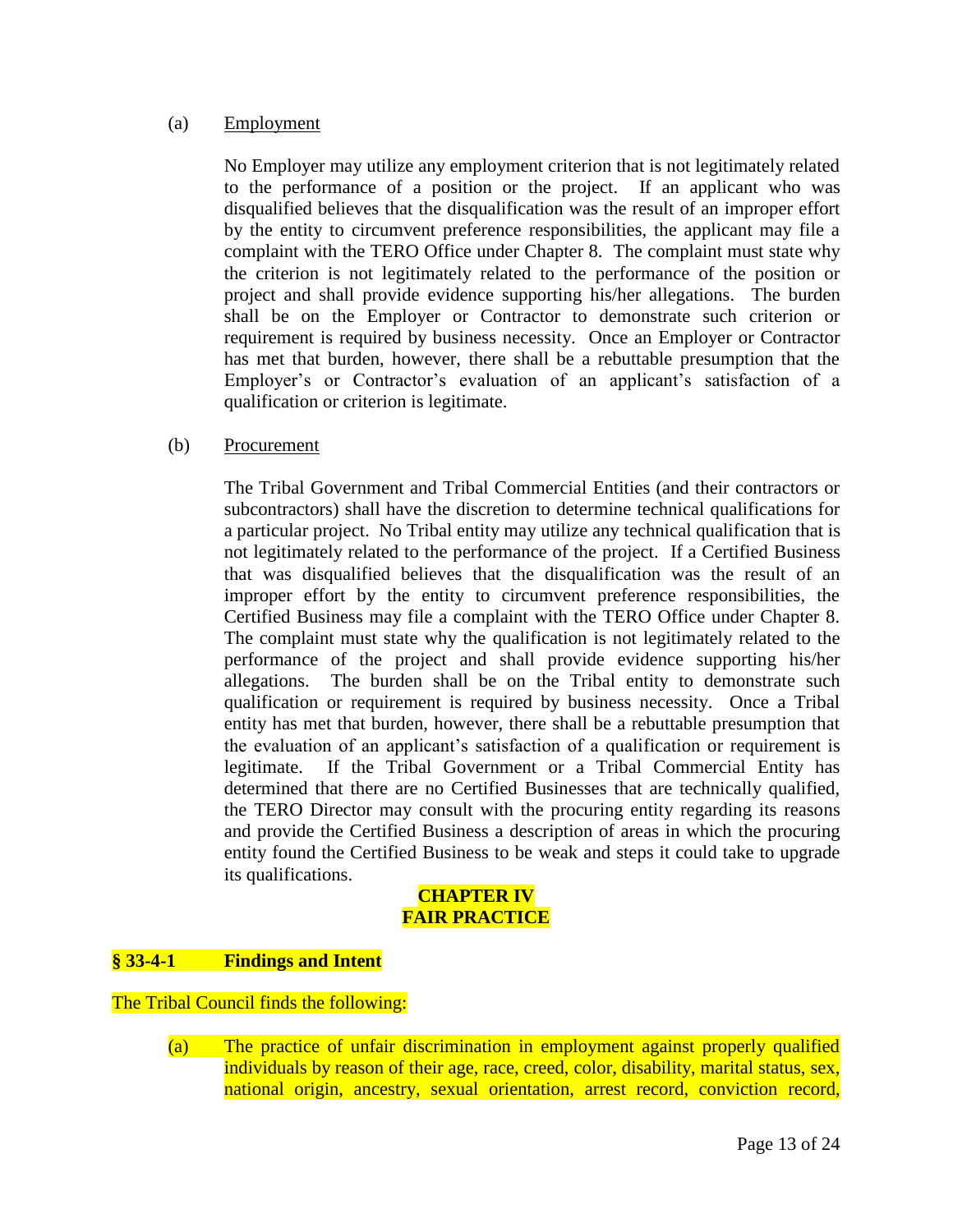membership in the national guard, or any other reserve component of the military forces of the United States adversely affects the welfare of the Reservation and deprives those individuals of the earnings that are necessary to maintain a just and decent standard of living;

(b) It is the intent of the Tribal Council to protect by law the rights of all individuals to obtain gainful employment and to enjoy privileges free from wrongful termination and/or from employment discrimination because of age, race, creed, color, disability, marital status, sex, national origin, ancestry, sexual orientation, arrest record, conviction record, membership in the national guard, or any other reserve component of the military forces of the United States and to encourage the full, nondiscriminatory utilization of the productive resources of the Reservation and neighboring workforce to the extent consistent with the right of employers to manage their businesses.

# **§ 33-4-4 Retaliatory Actions Prohibited**

Subject to Sections 33-4-5 to 33-4-10, it is an act of employment discrimination to do any of the following:

- (a) To refuse to hire, employ, admit or license any individual, to bar or terminate from employment or labor organization membership any individual, or to discriminate against any individual in promotion, compensation or in terms, conditions or privileges of employment or labor organization membership because of any basis enumerated in Section 33-4-3; and
- (b) To print or circulate or cause to be printed or circulated any statement, advertisement or publication, or to use any form of application for employment or to make any inquiry in connection with prospective employment, which implies or expresses any limitation, specification or discrimination with respect to an individual or any intent to make such limitation, specification or discrimination because of any basis enumerated in Section 33-4-3.
- (c) To discharge, demote, suspend, threaten, harass, or otherwise discriminate against any individual because of any of the following:
	- (1) The individual files a complaint or attempts to enforce his or her rights under this Title or under any other tribal or applicable federal law;
	- (2) The individual testifies or assists in any action or proceeding under this Title or any other tribal or applicable federal or state law;
	- (3) The individual, as required by his or her profession, reports in good faith a violation of tribal or applicable federal or state law;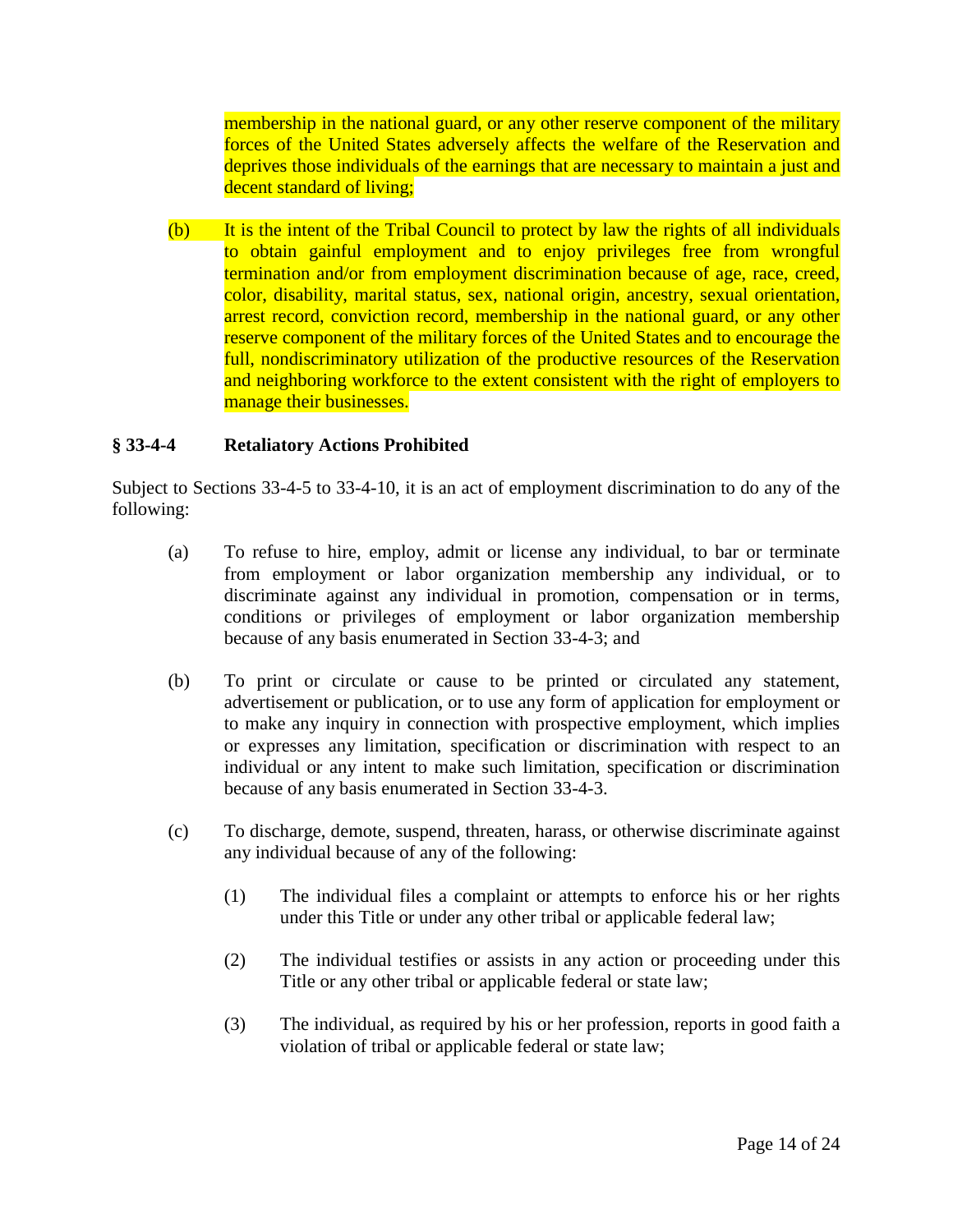- (4) The individual's employer believes that the individual has engaged in the acts described in subparagraphs (1), (2), or (3).
- (c) Notwithstanding Section 33-4-4, it is not employment discrimination because of

# **CHAPTER VIII COMPLAINTS AND ENFORCEMENT**

#### **§ 33-8-1 Protest Procedures**

- (a) All applicable Programs shall have written protest procedures to resolve disputes relating to their eligibility for program services and shall in all instances disclose information regarding any such protest to the Board.
- (b) A complainant must exhaust all administrative remedies with Departments before pursuing a complaint against a Department within Tribal Government.
- (c) Reviews of protests against Tribal Government by the Board will be limited to the following:
	- (1) Violations of this Program Policy; and/or
	- (2) Violations of a Program's protest procedures for failure to review a complaint or protest that should fall under the jurisdiction of the Tribal Grievance Board. Protests received by the Board other than those specified above will be referred to Tribal Government or the Tribal Commercial Entity.

### **§ 33-8-2 Complaint**

- (a) Any Tribal Member who believes that an Department has violated rights protected by this Board may file a written complaint with the Department.
- (b) The complaint must be sworn to by the complainant and shall be filed within five (5) business days after the complainant's receipt of notice of exhaustion of all administrative remedies for any alleged violation of Program Policy or within six (6) months after the date of the most recent incident(s) for any alleged violation of Program Policy.
- (c) The complaint shall be in writing, signed by the complainant, and describe the Department's action and how that action has violated applicable Program Policy.
- (d) Any person, group of persons, organization, or entity who believes that an action by the Department Director, Division Director, or staff is in excess of the authority granted by the Tribal Grievance Board or is otherwise in violation of Tribal law may file a complaint with the Board at the Legal Department office. The complaint must be filed no later than five (5) days from the date of the action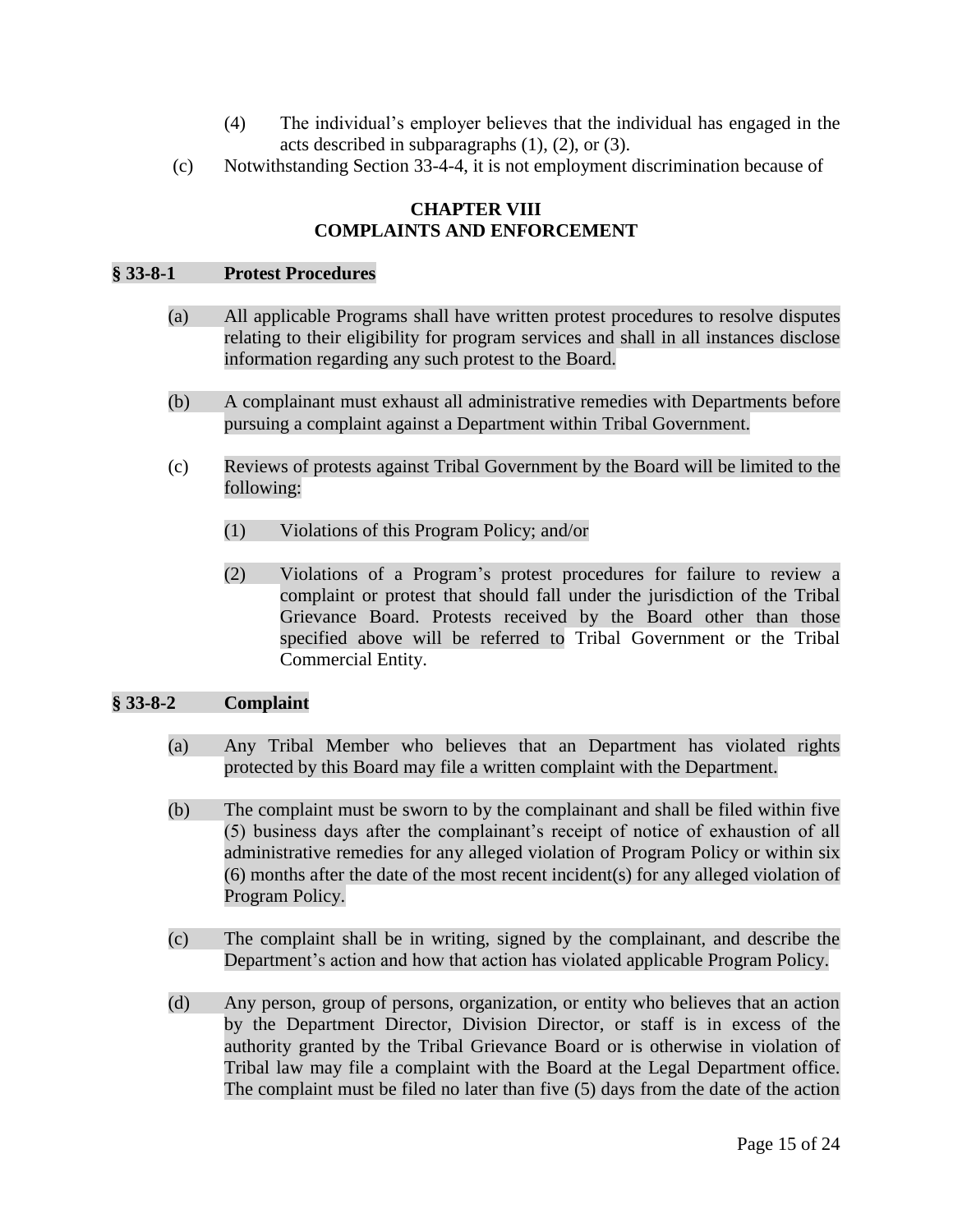(or omission) upon which the complaint is based. A hearing on such complaint shall be heard pursuant to the hearing procedures below.

# **§ 33-8-3 Board Jurisdiction**

- (a) The Board shall review the Complaint to determine whether the jurisdictional requirements have been met:
	- (1) The complainant has met the filing deadline; and
	- (2) The compliant falls within the jurisdiction established for the Tribal Grievance Board; and
	- (3) The facts as stated allege a violation of Program Policy.
- (b) If the complainant has not satisfied the jurisdictional requirements, the Board shall dismiss the complaint and/or refer the complaint to the appropriate entity with jurisdiction, stating the basis, in writing.

### **§ 33-8-4 Investigation**

(a) Responding Entity's Report and Documentation

Once jurisdiction is determined, the Board shall provide a copy of the Complaint to the Employer or Contractor who shall have seven (7) business days to prepare a written report to the Complaint setting forth all relevant facts with supporting documentation and any actions taken for resolution of the matter. Upon receipt of the Employer's or Contractor's report, the TERO Director shall ensure the record is complete and sufficient. If there is insufficient documentation received from the complainant and/or the Employer or Contractor, then the TERO Director shall request the parties provide the additional information necessary to make a decision or issue written requests for production.

(b) Scope and Procedure

No later than thirty (30) days after receipt of the written report, the TERO Director or designee shall make such investigations as the TERO Director deems necessary to determine whether an Employer or Contractor has violated any provision of this Title or any rule or order hereunder. Upon reasonable written notice to the Employer or Contractor, the TERO Director or designee may enter, during business hours, the place of business or employment of any Employer or Contractor for the purpose of the investigation. When a bona fide investigation is underway based on a complaint, the TERO employees shall have the authority to inspect and copy all relevant records of an entity, to interview employees, and to engage in similar investigatory activities. Employees may not be compelled to speak with or not to speak with TERO investigators. All information collected by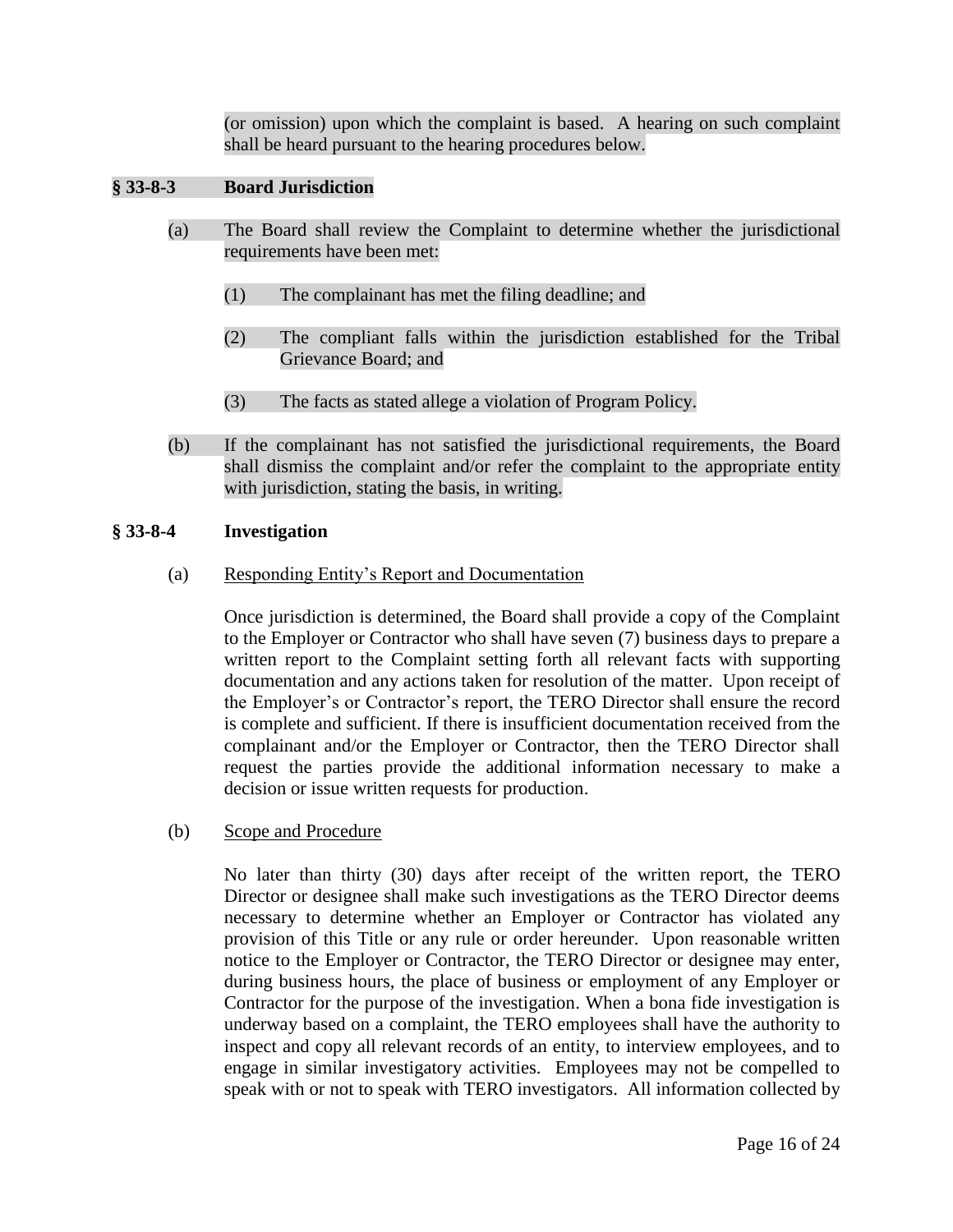the TERO Office shall be kept confidential, unless disclosure is required for further investigation, or during a hearing or appeal conducted in accordance with this Title. The TERO staff shall conduct all investigations in a professional manner that does not unduly interfere with the business activities of the entity under investigation.

# (c) Refusal to Cooperate

If an Employer or Contractor refuses to cooperate with an investigation or refuses to permit TERO from reasonably inspecting or copying documents, the TERO Director shall prepare subpoenas for the missing information, taking into account the scope of the claims and the relevancy of the information being subpoenaed. Upon request of TERO Director, a subpoena may be issued by the Chair of the TERO Commission. The subpoenas shall be issued to the Employer, Contractor, and/or the Complainant. The recipients of the subpoenas shall have the right to challenge the scope and relevancy of the subpoenas before the Commission.

# (d) Initial Determination

After conclusion of the investigation, the TERO Director shall determine whether the actions taken complied with the requirements of this Title and notify the complainant and responding entity of the TERO's findings and the basis for such findings. If the TERO Director finds insufficient evidence to establish that a violation occurred, the complaint shall be closed. If the TERO Director finds that a violation occurred, the TERO Director shall state the specific violations and the basis for those findings.

### (e) Conciliation

Upon issuance of an initial complaint determination that contains a finding of a TERO violation and prior to issuing a noncompliance order to a responding entity, the TERO Director shall contact the Employer or Contractor in an attempt to achieve voluntary compliance from the responding entity and remedy the violation by settlement conference or conciliation. Mitigation by the responding entity may include, but is not limited to, (i) agreement to change its procedures; (ii) where possible, reversing the action that is the subject of the complaint; or (iii) recommending disciplinary action against employees responsible for the causing the violation. Conciliation conferences shall be considered confidential, and the contents of these discussions shall not be used as evidence in any subject hearing unless the parties agree. If settlement is reached, the agreement shall be reduced to writing and signed by the responding entity. Any conciliation agreement may be made public if the complainant and responding entity agree.

(f) Issuance of Noncompliance Order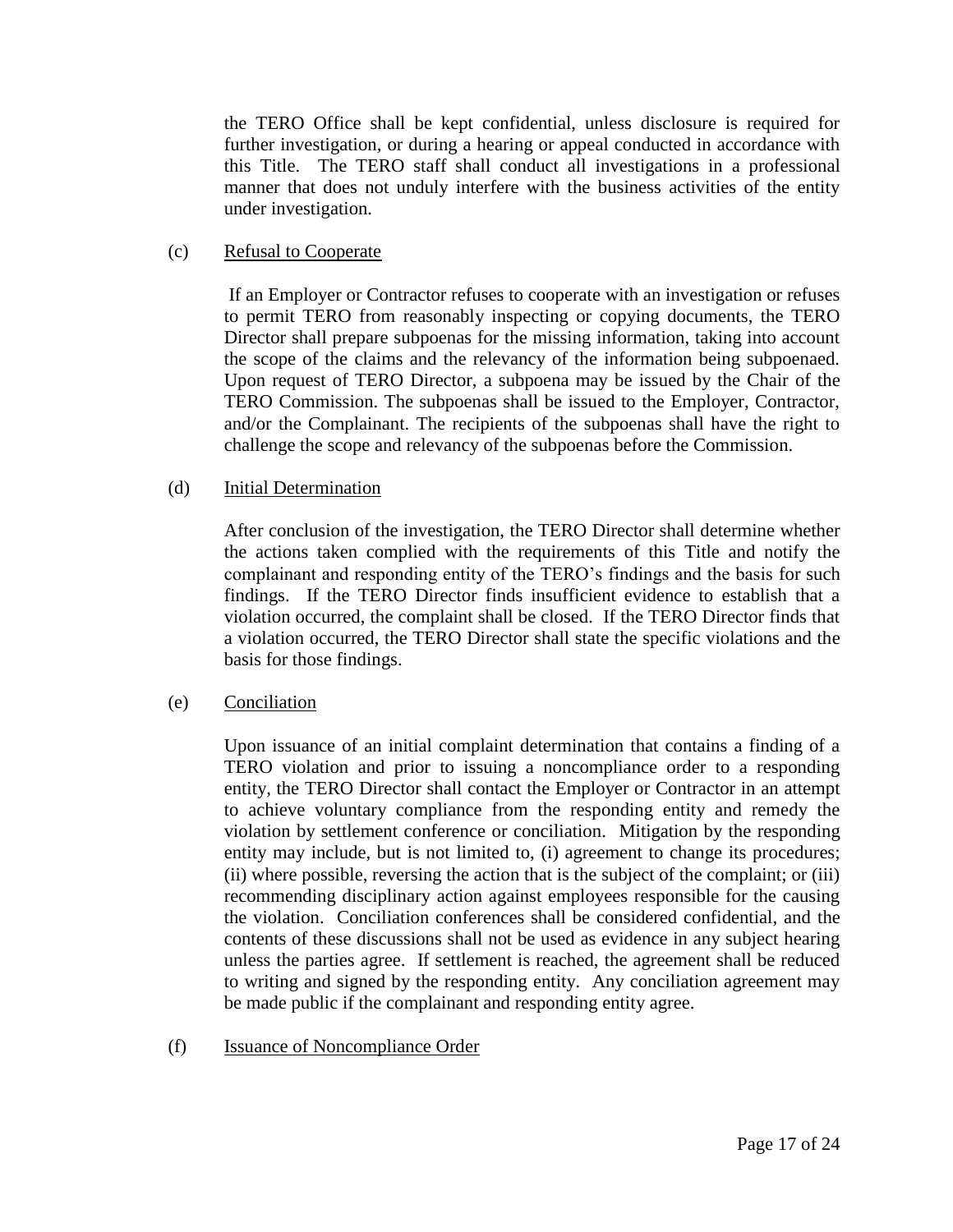If the TERO Director cannot eliminate or mitigate the violation as aforesaid, the TERO Director shall issue a formal noncompliance order, which shall advise the noncompliant entity of all rights to appeal the order. The noncompliance order shall set forth in writing the nature of the violation(s), the fact that conciliation was attempted but was unsuccessful, the penalties, sanctions and back and/or front pay, or reimbursement of costs assessed to remedy the violation, if any, as allowed under Section 33-8-7, and any other steps that must be taken to achieve compliance. The order shall provide that the responding entity shall either comply or appeal the order to the Commission within twenty (20) days of issuance of the order. If the TERO Director has reason to believe that irreparable harm will occur during that period, the TERO Director may require that compliance occur within a shorter time period. The order shall provide a clear statement of the responding entity's rights to appeal the noncompliance order, and the consequences of failing to comply with or appeal the order.

### (g) Failure to Comply

If the noncompliant entity fails or refuses to comply and has not appealed the noncompliance order to the Commission within the twenty (20) day appeal period, the noncompliant entity shall lose all rights to challenge or appeal the order and such order shall be immediately enforceable.

#### (h) Service

Service of any documents under this Section shall be sufficient if accomplished by personal delivery or electronic mail with a return receipt to any Tribal Entities or the complainant and by regular mail to any non-Tribal entities or individuals.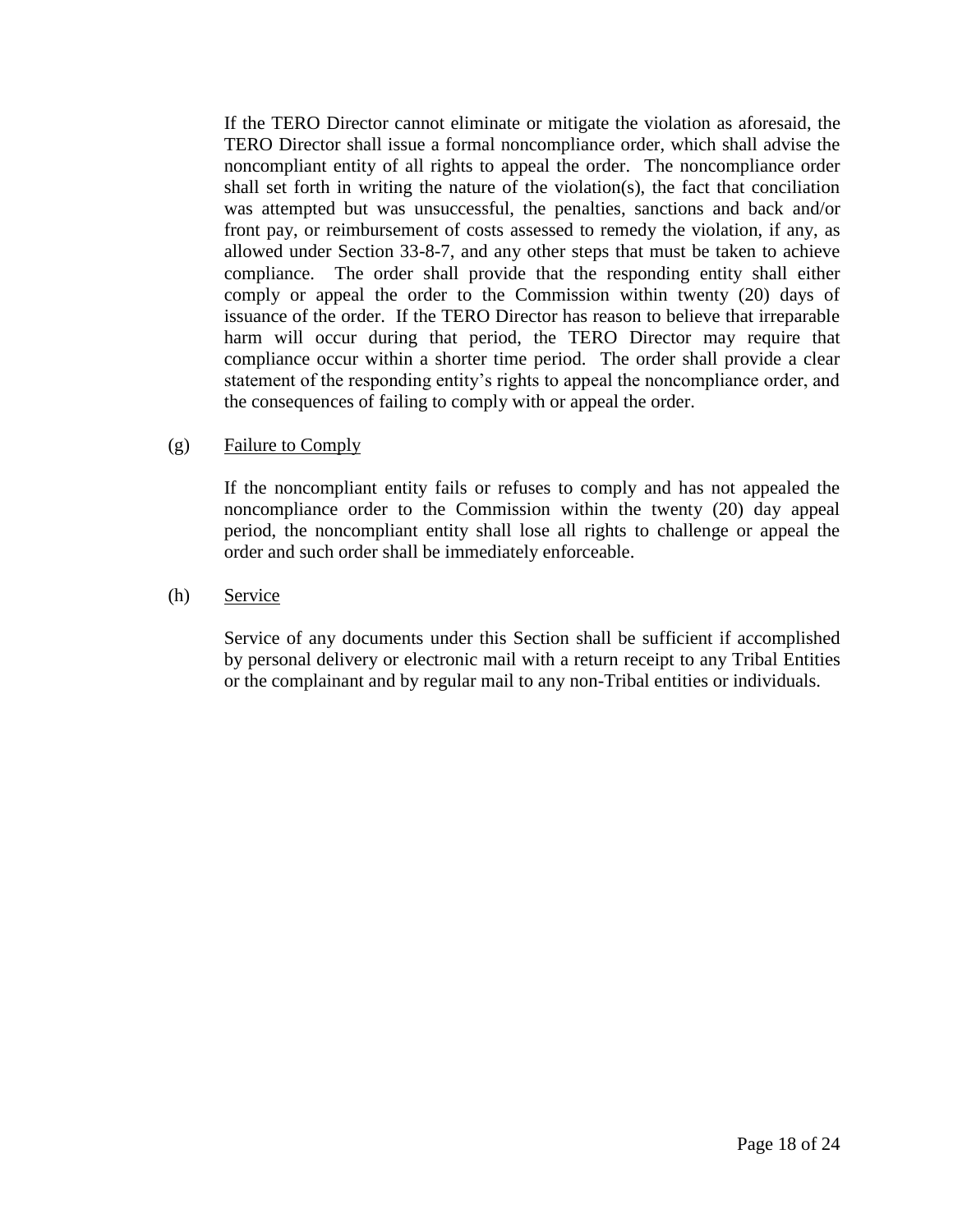# **§ 33-8-5 Appeals to the Board**

Any Tribal Member that is aggrieved by a denial of applicable program services of a Department or Division Director or a complainant that is aggrieved by the closing of a complaint may appeal to the Commission.

The aggrieved party shall have ten (10) days from the date the denial is issued to file a notice of appeal of such denial.

The appealing party's notice of appeal shall be submitted in writing to the Board and shall attach a copy of the denial or findings appealed and the reasons that the complainant disagrees.

The Board shall issue and serve a written notice of hearing to the Department and Division and the complainant, specifying the nature of the violation and requiring the Department Director or Division Director, in this section called the "respondent", to answer the appeal at a hearing before the Board.

The notice shall specify a time of hearing within a reasonable time after service of the appeal based on the availability of the parties, but in no event later than thirty (30) days after notice of the appeal.

### **§ 33-8-6 Appeal Hearing Procedures**

The Tribal Grievance Board shall serve as the hearing body for all appeals brought before them related to applicable Programs within Tribal Government. Administrative hearings shall be held in accordance with the following procedures:

### (a) Recusal by Board Members

Any Board member who has a conflict of interest under the Ethics Title with respect to a complaint before the Board shall disclose the conflict to the other Board members and recuse himself or herself from participation. In the event that the Board loses a quorum due to conflicts of interest, the Board shall request that the Tribal Council appoint one or more disinterested individuals to make a quorum.

#### (b) Ex Parte Communication

Neither the respondent, TERO Director (or complainant), nor any of the witnesses shall have any oral or written communication regarding the merits of the appeal with members of the Tribal Grievance Board. Any such communication shall be reported in writing to the Legal Department who, in turn, will report the communication to the Tribal Council, so that necessary and appropriate measures may be taken, including, but not limited to, disqualification from participation in the proceedings.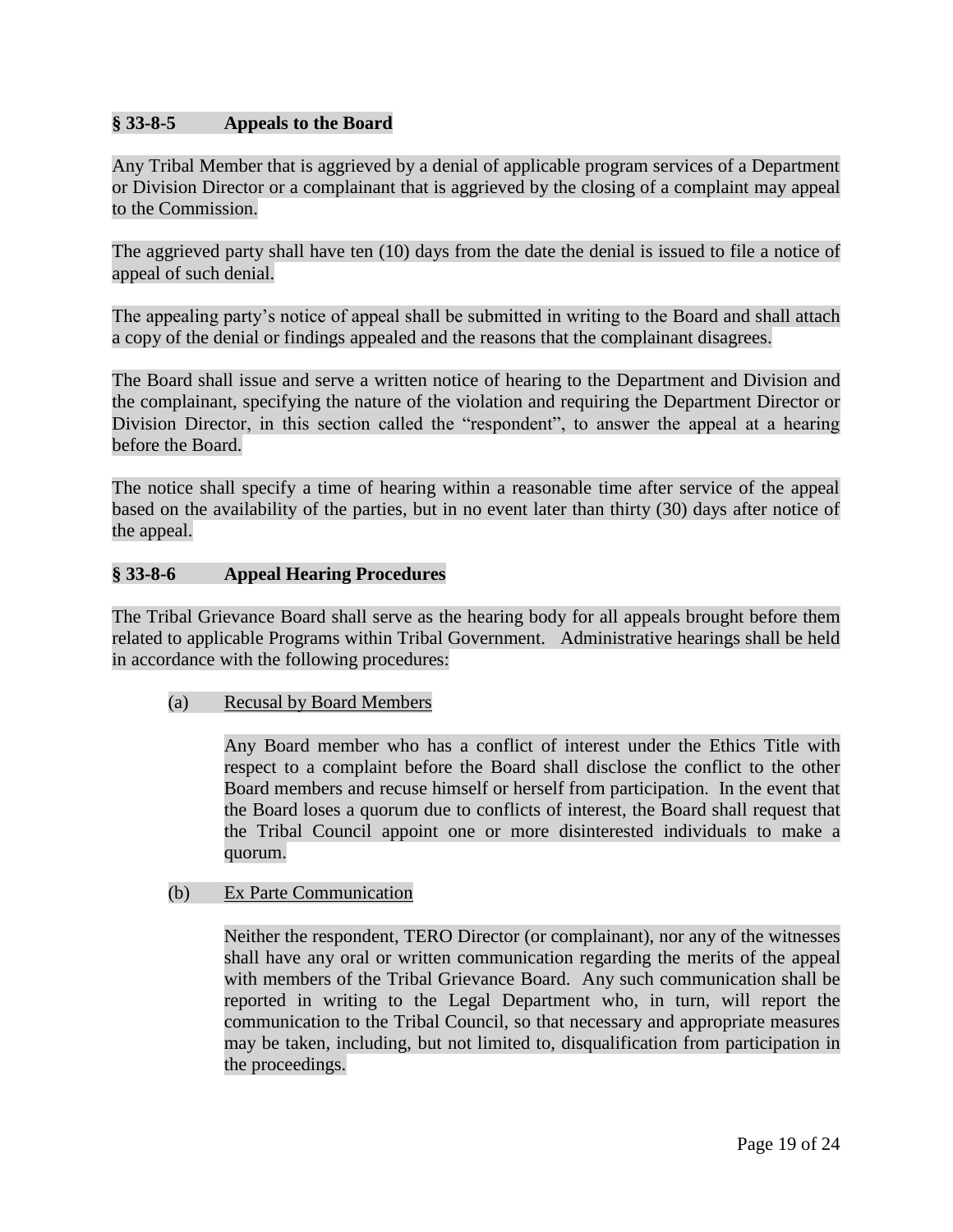#### (c) Request for Appearance

The Board is not empowered with the authority to issue subpoenas to compel attendance of witnesses and to produce relevant documents; however all Tribal Government employees are required to coordinate with requests for appearances from the Board to participate in hearing activities. All requests for appearances shall be signed by the Board Chair (and Tribal Chair) and issued within a reasonable time prior to a hearing.

Persons failing to obey such requests for appearance shall be reported by the Board to appropriate Chain of Chain. The scope and relevancy of the requests may be challenged before the Commission.

### (d) Review of Program Files

Any party to an appeal shall have the right to review the case file of the Program by scheduling a visit to the Department during regular working hours at any point after receiving notice of a hearing. The Department Director shall have the right to excise proprietary information, the identity of confidential informants or other confidential information from the file, which will not be relied upon in the presentation of Department's case. Irrelevant, confidential information shall be excised in a manner that causes the loss of the least amount of information from the files.

### (e) Disclosure of Witnesses

- (1) *Notice.* The respondent and TERO Director (or complainant) shall provide the other party with a list of potential witnesses no later than five (5) business days prior to the date set for hearing. A copy of the witness list, the approximate length of their testimony, the subject matter and relevance of their testimony, and any requests for subpoenas to compel attendance of witnesses shall also be provided to the TERO Commission no later than five (5) business days prior to the date set for hearing. The Commission may deny, in its discretion, any subpoena requests where the party has failed to establish the relevance of the testimony. Persons failing to provide the other party with a list of potential witnesses shall be subject to sanctions by the TERO Commission. If the TERO Commission determines that additional witnesses are necessary, the TERO Commission will provide a list of those witnesses to both parties no later than two  $(2)$ business days prior to the date set for the hearing.
- (2) *Pre-Hearing Interviews.* The respondent and TERO Director (or complainant) shall have the right to interview the witnesses of the other party prior to the hearing. The TERO Director's witnesses shall be interviewed in the presence of the TERO Director or delegate. The respondent's witnesses shall be interviewed under such reasonable conditions as are established by the respondent. Either party may appeal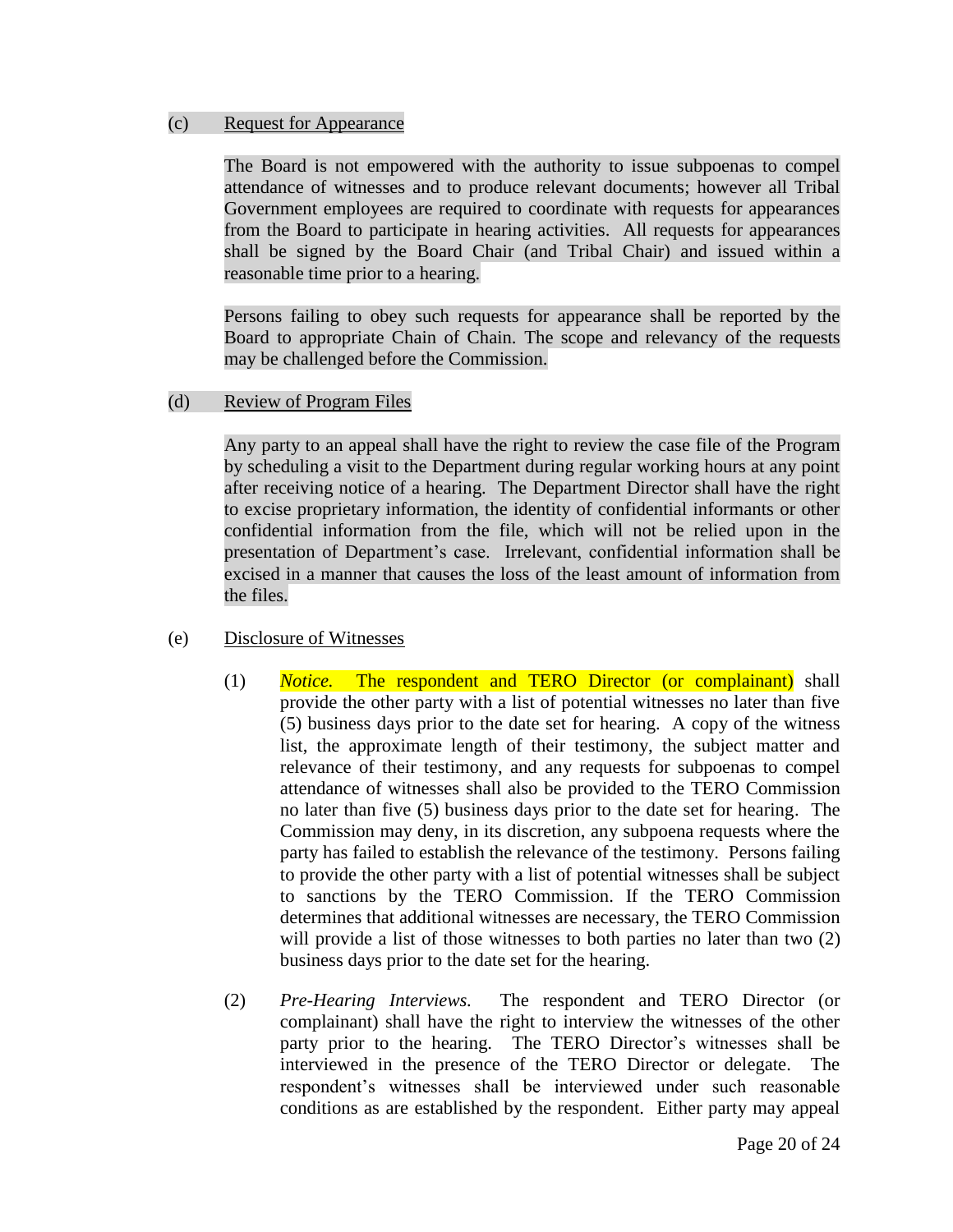to the TERO Commission Chairman if cooperation is not forthcoming on this matter, and the Chairman is empowered to require such steps as are necessary to resolve the problem.

#### (e) Disclosure of Documents

The respondent and TERO Director (or complainant) shall provide the other party with a reasonable opportunity to review any relevant documents to be used at the hearing as soon as possible, but no later than ten (10) business days prior to the date set for hearing. The respondent and TERO Director (or complainant) shall also provide the TERO Commission Chairman with a list of items they wish to have subpoenaed and the relevance of each no later than five (5) business days prior to the hearing. The parties shall request a subpoena duces tecum for documents and items that are not reasonably accessible through less formal means of production. The Commission Chairman may deny, in his or her discretion, subpoena requests where the party has failed to establish the relevance or need for the subpoena duces tecum.

### (f) Continuances

Any request for an extension of the hearing date must be submitted in writing to the TERO Commission Chairman no fewer than three (3) business days prior to the hearing. If the respondent and TERO Director (or complainant) mutually submit a request for a continuance because there is a possibility of settling the matter, the request for a continuance may be submitted at any time.

### (g) Conduct of Hearings

- (1) Hearings shall be closed to the general public. Attendance shall be limited to the parties and their representatives;
- (2) The Chair shall preside over the hearing and begin the proceedings by reading the allegations of the complaint into the official record;
- (3) Witnesses shall be excluded from the hearing until such time as they are called upon to testify. Witnesses will be sworn under oath by the Chair prior to testifying;
- (4) The respondent may give an opening statement;
- (5) The TERO Director (or complainant) may give an opening statement;
- (6) The respondent may call any witnesses and submit any documentary evidence in support of its position and the TERO Director (or complainant) shall be afforded the opportunity to cross-examine each witness;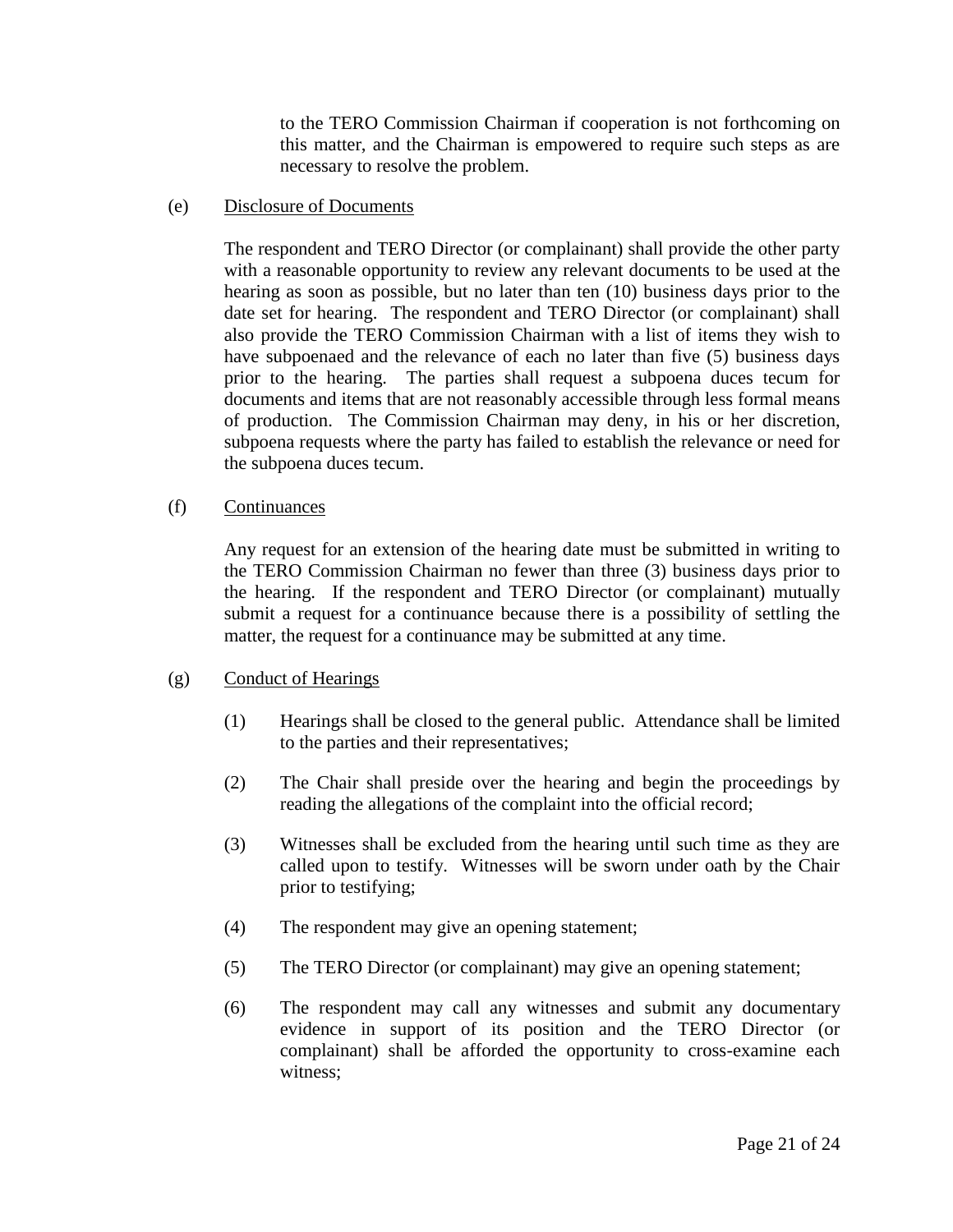- (7) The TERO Director (or complainant) may call any witnesses and submit any documentary evidence in support of the complaint and the respondent shall be afforded the opportunity to cross-examine each witness;
- (8) The TERO Commission need not strictly adhere to the rules of evidence, but shall ensure that due process is afforded to the respondent;
- (9) Any sworn testimony by a complainant, respondent or witness may be used for impeachment or as a party admission in any further civil or criminal proceedings in accordance with the rules of evidence otherwise applicable in such other proceedings;
- (10) Upon the conclusion of the testimony and receipt of evidence, the respondent shall be afforded the opportunity to give a closing statement in support of his or her position;
- (11) Upon the conclusion of the testimony and receipt of evidence, the TERO Director (or complainant) may give a closing statement in support of its position;
- (12) The respondent (or complainant in the event of an appeal from a TERO Director's finding of no violation) shall have the burden to prove by a preponderance of the evidence that the TERO Director was incorrect in his or her initial determination or compliance order or that any proposed penalty, sanction, award, or required action ordered by the TERO Director is incorrect or unwarranted; and
- (13) The TERO Commission shall convene in executive session to deliberate and determine whether the respondent (or complainant) has provide that the TERO Director's determination or order should be overturned; and, if so, to determine what relief is required. All Commissioners, including the Chairman, will be entitled to vote on the appeal in executive session. Only the Commission's final order shall be made public.
- (h) Legal Representation

Either party may have an attorney present as an advisor. However, the attorney may not make any presentations, examine or cross-examine witnesses, or address the TERO Commission.

### **§ 33-8-7 Disposition of Complaints and Remedies**

(a) The Commission shall serve a certified copy of its order on the parties within thirty (30) days after the hearing. All orders of the Commission in conformity with this Title shall be valid and in force, and final. An individual aggrieved by noncompliance with the order may have the order enforced specifically by suit in equity in Tribal Court.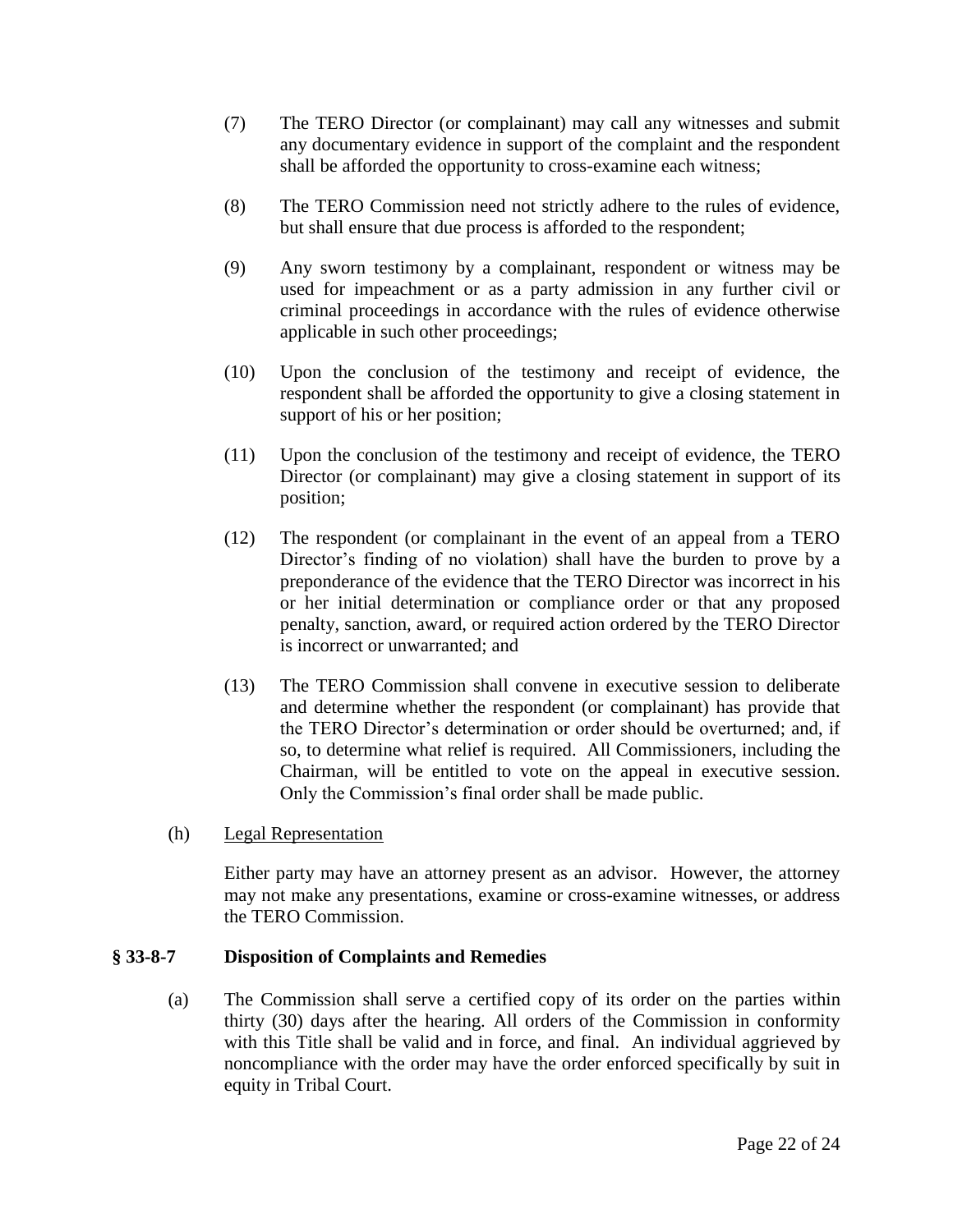- (b) If, after a hearing, the Commission finds that the TERO Director was correct in finding that the respondent violated the Title, and that the penalties and other remedies ordered are appropriate for the violations, the Commission shall enter an order affirming all or parts of the TERO Director's order that the Commission finds to be correct.
- (c) The Commission may grant such relief as justice requires, which may include the following; provided, that the Commission may not assess total monetary penalties or remedies in excess of the total amount of monetary penalties or damages issued by the TERO Director in the written noncompliance order, except for justified adjustments in back and/or front pay or costs of reimbursement amounts:
	- (1) If practical, order the respondent to hire the complainant if the position has not been filled or to award the complainant the contract if the contract has not been awarded;
	- (2) Impose a remedial civil penalty on respondent in an amount not to exceed \$25,000.00 for each violation;
	- (3) Order the respondent to pay back and/or front pay up to an amount equal to the annual salary of the Employee;
	- (4) Order the respondent to hire, promote, or train an Indian preference eligible individual found to have been denied applicable preference;
	- (5) Order the respondent to pay the costs of filing and pursuing the complaint, or if no other relief is available, the costs of preparing and submitting a bid, to any aggrieved Certified Business deprived of a contract through violation of this Title; and/or
	- (6) Such other relief as the Commission deems necessary and appropriate and in accordance with applicable law, including, but not limited to, future commitments to the complainant relative to hiring, reinstatement of position, training, mentoring, etc. or recommendations to the appropriate supervisor that the employee(s) found to be deliberately violating or not complying with this Title be subject to disciplinary action in accordance with the Employer's personnel policies and procedures.
- (c) Any monetary damage awards to complainants shall be limited to orders of back and/or front pay or costs of reimbursement.
- (e) If an Employer or Contractor fails to comply with an order from the Commission within ten (10) days, the TERO Director (or complainant) shall seek appropriate enforcement against Tribal Government or a Tribal Commercial Entity through the Tribal Council and against any other Employer or Contractor through the Poarch Band of Creek Indians Tribal Court. The Tribal Court shall assess